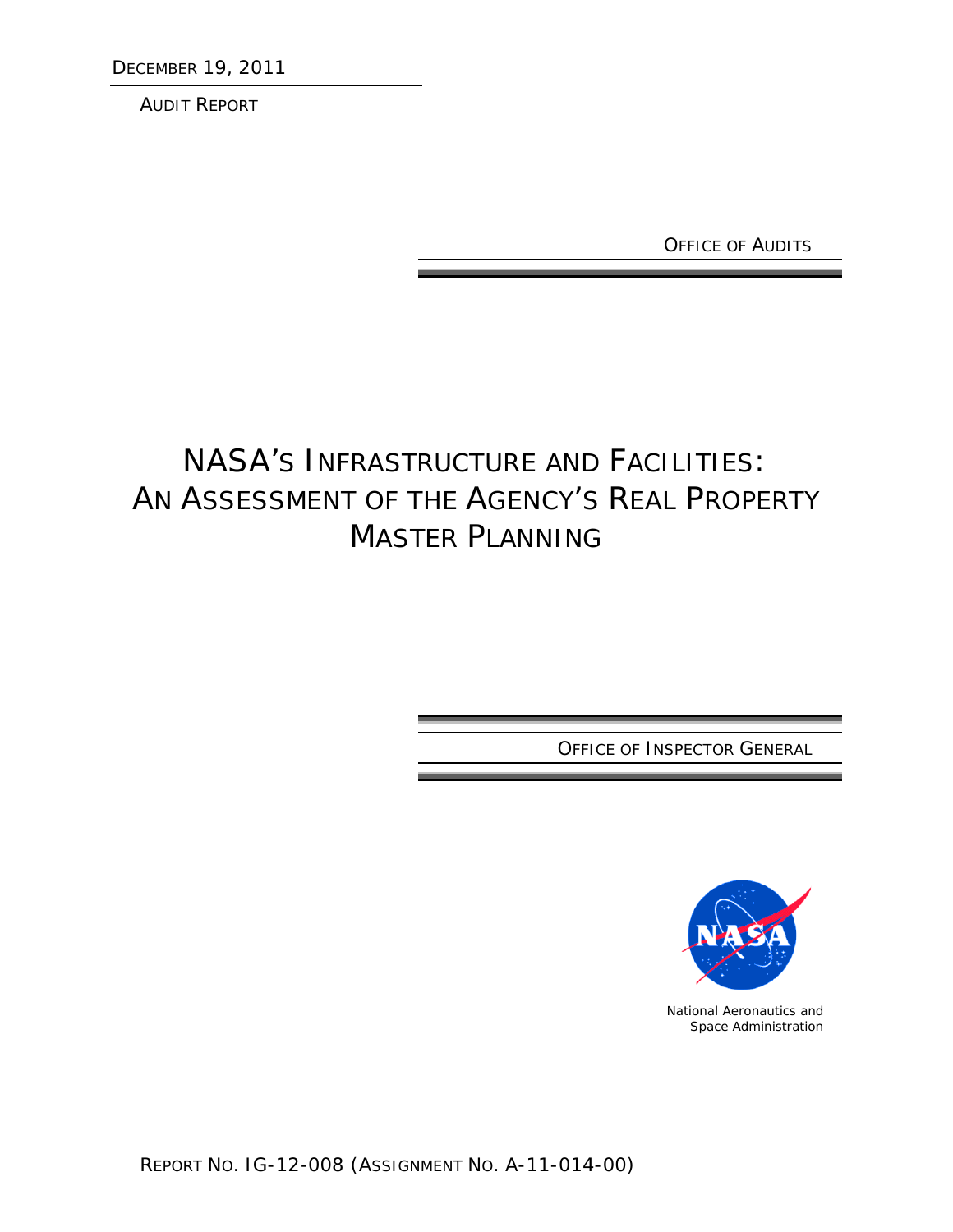Final report released by:

POKMA

Paul K. Martin Inspector General

## Acronyms

| CoF          | <b>Construction of Facilities</b>                       |
|--------------|---------------------------------------------------------|
| <b>CRV</b>   | <b>Current Replacement Value</b>                        |
| <b>FERP</b>  | Facilities Engineering and Real Property                |
| FY           | <b>Fiscal Year</b>                                      |
| <b>GAGAS</b> | <b>Generally Accepted Government Auditing Standards</b> |
| GAO          | Government Accountability Office                        |
| <b>NPR</b>   | <b>NASA Procedural Requirements</b>                     |
| <b>OA</b>    | Office of Audits                                        |
| <b>OIG</b>   | Office of Inspector General                             |
| <b>OMB</b>   | Office of Management and Budget                         |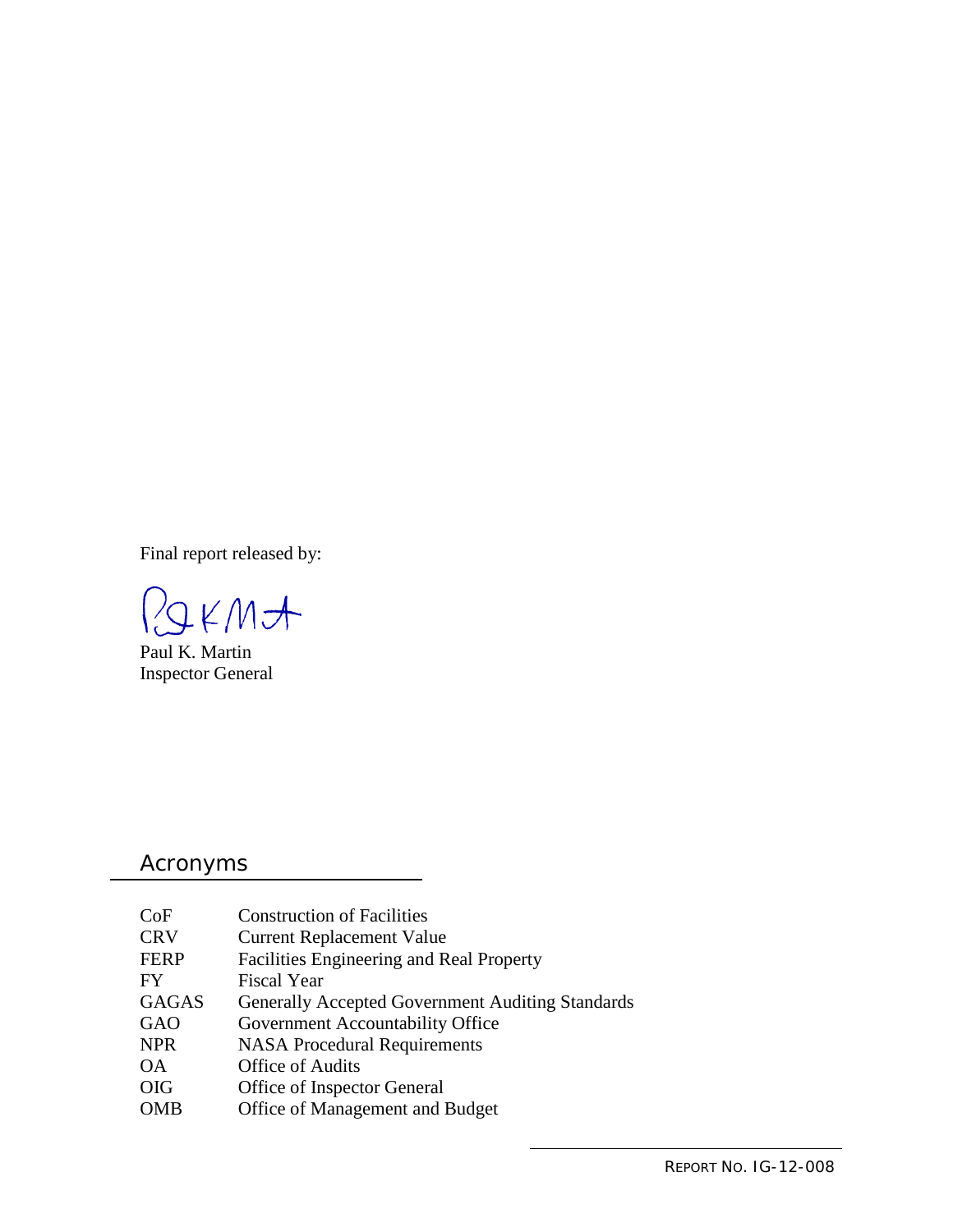## **OVERVIEW**

# NASA'S INFRASTRUCTURE AND FACILITIES: AN ASSESSMENT OF THE AGENCY'S REAL PROPERTY MASTER PLANNING

# The Issue

NASA's real property holdings include more than 5,000 buildings and other structures such as wind tunnels, laboratories, launch pads, and test stands. In total, these assets occupy 44 million square feet and represent more than \$29 billion in current replacement value (CRV).<sup>[1](#page-2-0)</sup> However, over 80 percent of NASA's facilities are more than 40 years old and reaching the end of their designated life spans. At the same time, the Agency is undergoing considerable changes in mission focus with the retirement of the Space Shuttle Program after 39 years and uncertainty about the facilities needed for the next space launch program. Moreover, NASA is dealing with these challenges at a time when growing budget deficits are straining the resources of all Federal agencies. This will require the Agency to make even more difficult decisions regarding its infrastructure.

For the past decade NASA, the Office of Inspector General (OIG), the Government Accountability Office (GAO), and Congress have all identified NASA's aging infrastructure as a top challenge for the Agency. [2](#page-2-1) In the NASA Authorization Act of 2010, Congress directed the Agency to examine its real property assets and, as appropriate, downsize to fit current and future missions and expected funding levels, "paying particular attention to identifying and removing unneeded or duplicative infrastructure."<sup>[3](#page-2-2)</sup>

In response to these concerns and in order to make the strategic decisions necessary to address its infrastructure challenges, NASA is undertaking a number of efforts including developing its first integrated Agency-wide real property master plan. According to Headquarters Facilities, Engineering, and Real Property (FERP) Division officials, NASA began their efforts to develop the Agency-wide master plan in 2008. Prior to this effort, NASA relied almost exclusively on Center-based planning and the annual

<span id="page-2-0"></span> <sup>1</sup> Information related to asset measurement was obtained from NASA's Deferred Maintenance Assessment Report, October 1, 2010. According to NASA Procedural Requirements (NPR) 8831.2E, "Facilities Maintenance and Operations Management," November 18, 2008, the CRV is solely an escalated value and should not be used as an actual replacement cost.

<span id="page-2-1"></span><sup>2</sup> "NASA's Real Property Management Plan," November 2004; NASA OIG, "NASA's Top Management and Performance Challenges," November 2010; GAO, "High Risk Series: Federal Real Property: Progress Made Toward Addressing Problems, but Underlying Obstacles Continue to Hamper Reform" (GAO-07-349, April 2007); and Public Law 111-267, "NASA Authorization Act of 2010," October 11, 2010.

<span id="page-2-2"></span><sup>3</sup> Public Law 111-267, "NASA Authorization Act of 2010," October 11, 2010.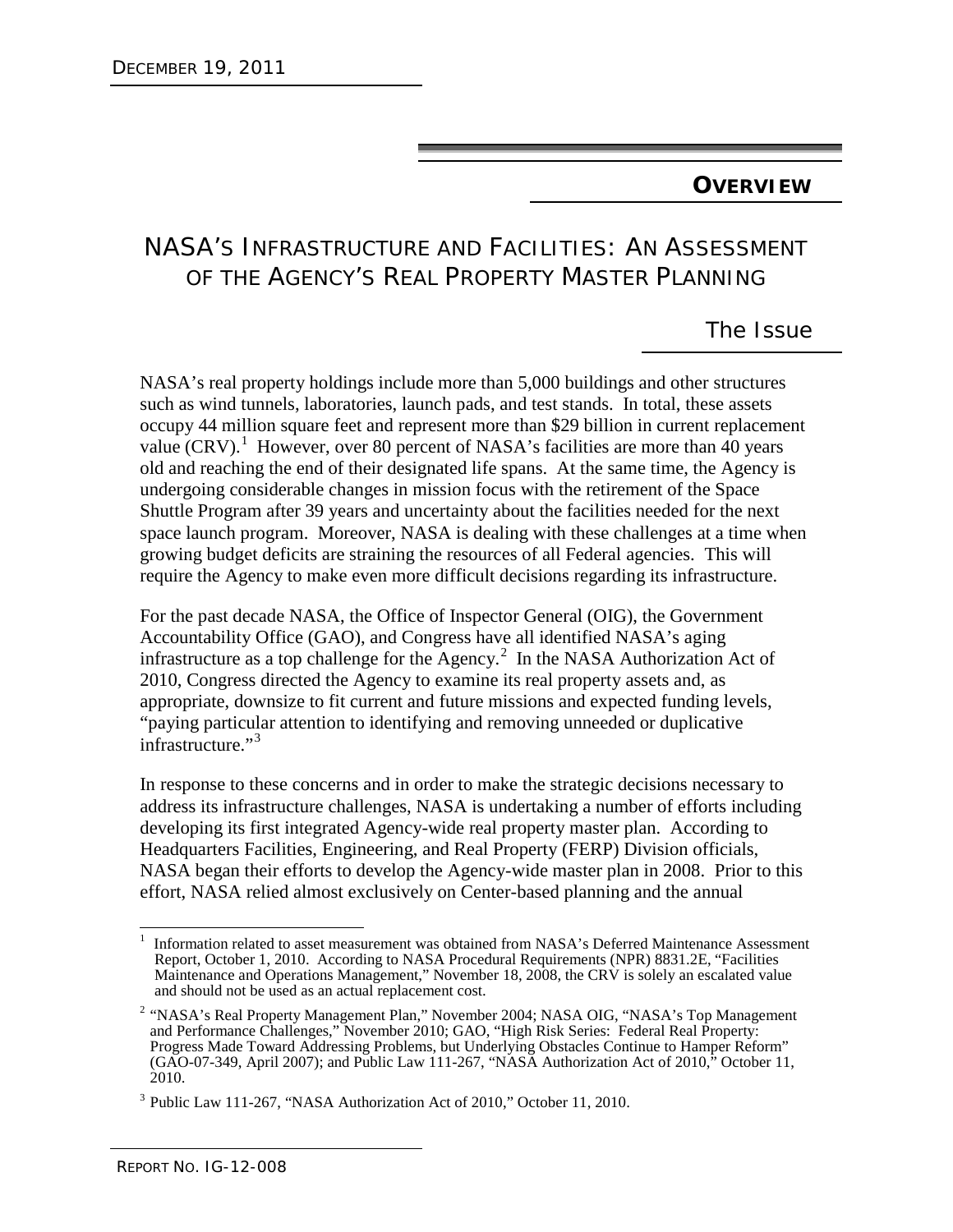Construction of Facilities (CoF) prioritization process to project the Agency's infrastructure needs. However, that approach made it difficult to coordinate infrastructure needs across the Agency and to strategically align facility resources. NASA intends to use the Agency-wide master plan to better coordinate facilities resource needs across the Agency and link those needs with projected funding. Although NASA has a variety of documents and tools to assist in making strategic decisions on its facilities, Agency officials expect that the Agency-wide master plan will provide a baseline to guide planning for the infrastructure needed to meet mission requirements.

NASA's strategy for developing its Agency-wide master plan is to consolidate the individual real property plans developed by each Center. Through this consolidation, Headquarters officials intend to guide development planning, define shared programmatic objectives, integrate proposals, distribute resources, and ensure that Center plans align with overall Agency missions.

In 2009, NASA adopted a strategy to renew and modernize its facilities that established a goal to reduce the CRV of each Center's facilities by 15 percent by 2055. CRV is the metric by which NASA measures the reduction in its real property footprint. NASA subsequently established an interim goal to reduce CRV by 10 percent by 2020, which was incorporated into NASA's 2010 Center master planning initiative. In October 2009 the Assistant Administrator, Office of Strategic Infrastructure, instructed the Center Directors to update their Center facilities master plans by September 2010.

An integral part of implementing Center master plans is the annual prioritization process NASA uses to budget construction projects. Construction projects are budgeted through the CoF program, which the Agency established to provide funds to Centers for construction of new facilities, refurbishment, major repair projects, and demolition. The CoF program includes four categories of construction projects, each of which should be included in the Centers' master plans:

- 1. Institutional construction projects are primarily repair and revitalization projects that benefit a Center's critical infrastructure, such as the repair of electrical distribution systems. The Centers are required to submit institutional CoF projects annually to Headquarters, which then prioritizes the projects using a riskbased matrix based on probability, consequence, and other factors that may vary from year-to-year.
- 2. Programmatic construction projects directly benefit specific programs and are funded by the Mission Directorates.
- 3. Recapitalization projects are designed to restore facilities to an almost new condition and may include new construction or renovation. [4](#page-3-0) These projects are

<span id="page-3-0"></span><sup>&</sup>lt;sup>4</sup> In the Construction and Environmental Compliance and Restoration appropriation, the recapitalization program funding is included within the institutional and programmatic CoF categories, but a different prioritization process is used for institutional, programmatic, and recapitalization projects.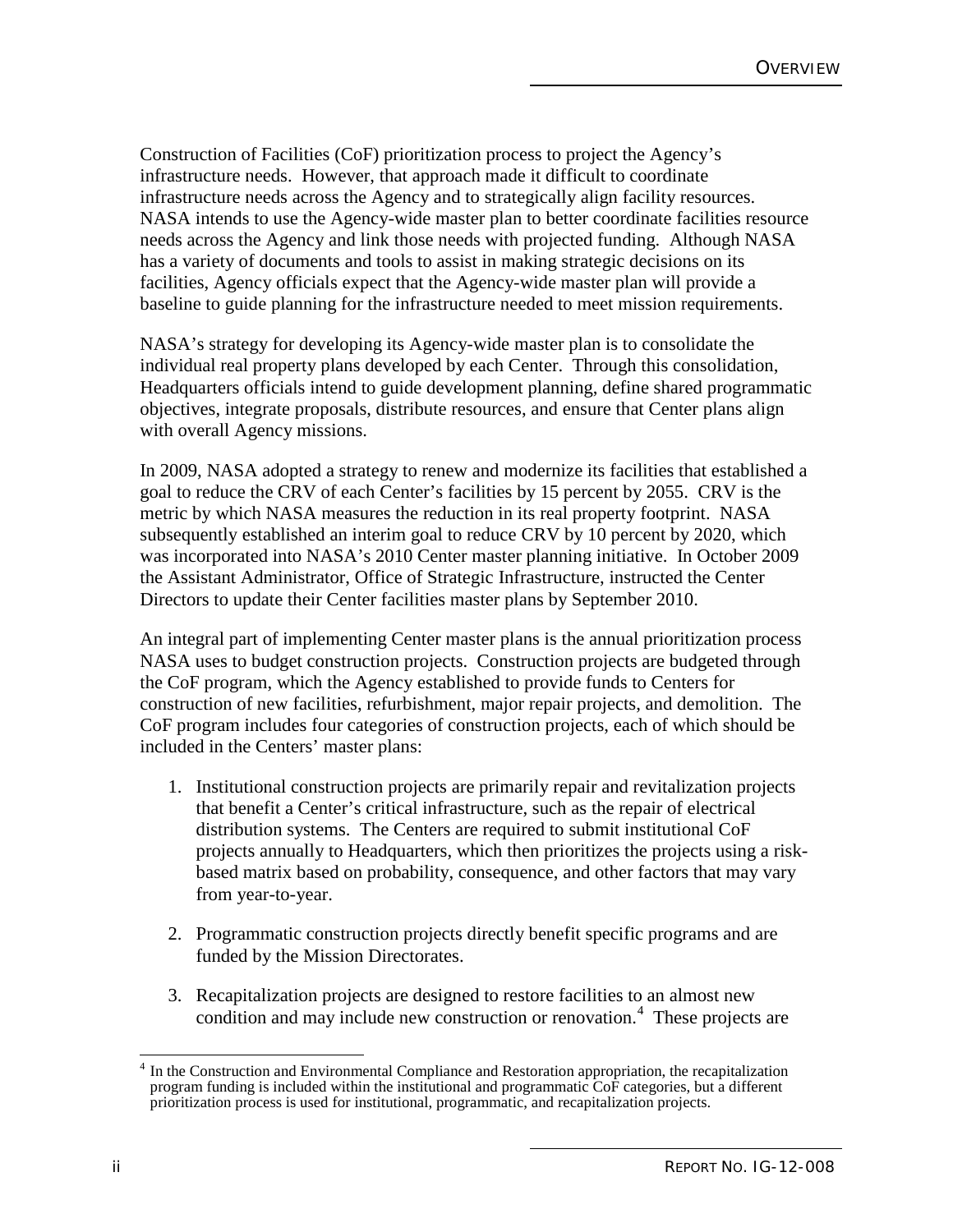funded separately from the institutional CoF and therefore not prioritized using the same risk-based matrix.

4. Demolition projects are used to dispose of assets that are underutilized and do not support current or future NASA mission requirements.

NASA expected to complete its first Agency-wide master plan by the end of fiscal year (FY) 2011. However, due to other priorities NASA now expects the plan will not be completed until the end of calendar year 2011. Although intended as an internal planning document, the House of Representatives Appropriations Committee has requested a copy of the plan when it is complete.

Sound Agency-wide master planning and an effective process for prioritizing construction projects will help NASA officials make strategic decisions regarding the Agency's real property assets, especially decisions aimed at eliminating facilities that may no longer be needed. Given the importance of these issues, this OIG audit examined (1) whether NASA has an effective Agency-wide master planning process; (2) whether NASA Centers are actively reducing their footprint in accordance with NASA's facilities strategy; and (3) whether NASA has an effective approach for prioritizing projects for CoF funding. See Appendix A for details of our scope and methodology.

Results

NASA's development of the Agency's first integrated master plan is a positive step toward better managing its diverse real property assets. However, we found deficiencies within the individual Center master plans the Agency is using to develop the integrated Agency plan that may limit the Plan's usefulness for making strategic real property decisions. Specifically, we found that NASA is developing its initial master plan based on Center master plans that (1) were developed using funding assumptions for the recapitalization program that are no longer realistic and (2) are missing essential information needed to make objective Agency-wide real property decisions. In addition, 5 of the 10 Centers did not develop master plans to reduce their real property footprint in accordance with Agency goals because of uncertain mission requirements. Moreover, the restrictive criteria and competitive nature of the prioritization process the Agency used for institutional CoF projects – an integral part of implementing the Center master plans – discouraged some Centers from submitting their top priorities for funding. During the audit, NASA Headquarters and the Centers revised the CoF prioritization process in ways we believe will enable the Centers to better prioritize their CoF projects based on a wider range of information. However, these revisions are not yet reflected in NASA policy.

We acknowledge that developing an integrated Agency master plan in a fluctuating budget environment is a significant challenge for NASA. However, we believe that with improved guidance for developing the Center master plans and implementing an institutional CoF prioritization process, NASA will be in a better position to produce a more comprehensive Agency master plan, which in turn will enable the Agency to make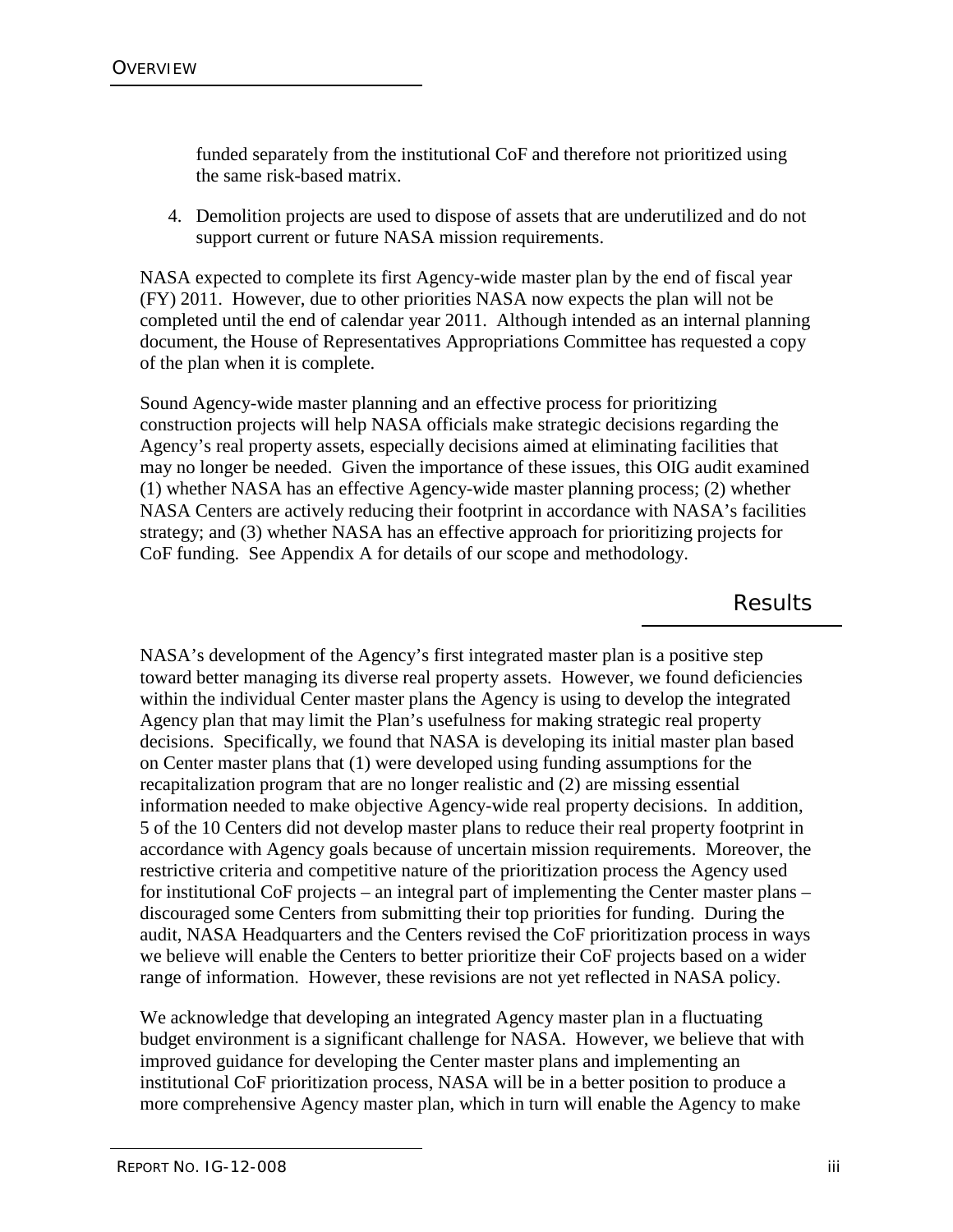better strategic decisions regarding its real property assets, especially decisions that involve trade-offs between the Centers.

**Development of the Agency-Wide Master Plan Is a Positive Step Toward Better Management of NASA's Diverse Real Property Assets.** In our judgment, NASA's efforts to develop an integrated Agency master plan should improve management of the Agency's diverse real property assets. Specifically, a well-designed and integrated master plan should better enable the Agency to perform cross-Center assessments to identify unneeded or duplicative infrastructure and to examine opportunities for consolidation of capabilities. In the absence of an integrated Agency master plan, NASA has relied almost exclusively on Center-based planning and the annual CoF prioritization process to project the Agency's infrastructure needs, making it difficult to coordinate such needs across the Agency

Nevertheless, we found deficiencies within the individual Center master plans NASA is using to develop the master plan that may limit its usefulness for making strategic decisions regarding the Agency's real property.

**The Majority of Center Plans Are Based on Funding Assumptions that Are No Longer Valid and Are Missing Required Information.** At the time of our review, NASA was still developing its first integrated Agency master plan. During the FY 2012 budget process, the Office of Management and Budget (OMB) reduced NASA's proposed recapitalization budget for FY 2013 through FY 2017 by approximately 60 percent. At that time, NASA Headquarters officials had already begun consolidating the completed individual Center plans, and only 1 of the 10 plans was updated to reflect the reduced budget figure. Accordingly, the Agency-wide master plan is being developed based on Center plans that incorporate a funding projection of approximately \$1.7 billion over 5 years rather than OMB's revised projection of approximately \$750 million over the same 5 years. Headquarters officials told us they are reviewing their facilities strategy in light of the significance of the reduction in the recapitalization budget, and if major shortfalls persist in upcoming budget cycles officials said they will revise the strategy and issue new guidance. In the meantime, the FERP Division has not directed the Centers to update their master plans based on the new funding assumptions and has proceeded with development of the Agency-wide plan based on the existing Center plans. Given the magnitude of OMB's funding reductions, we believe a master plan that reflects the current projected funding levels expected in FYs 2013 through 2017 would better enable the Centers and the Agency to develop realistic plans to ensure the vitality of necessary infrastructure and reduce NASA's real property footprint.

In addition to using now inaccurate funding assumptions, most Center plans were missing required information such as institutional CoF funding and programmatic CoF projects and how those projects reflected NASA or Center missions. The absence of this information resulted from inadequate guidance from NASA Headquarters to the Centers regarding how to develop their master plans and a lack of communication between the Centers and the Mission Directorates. Without this information, the Agency-wide master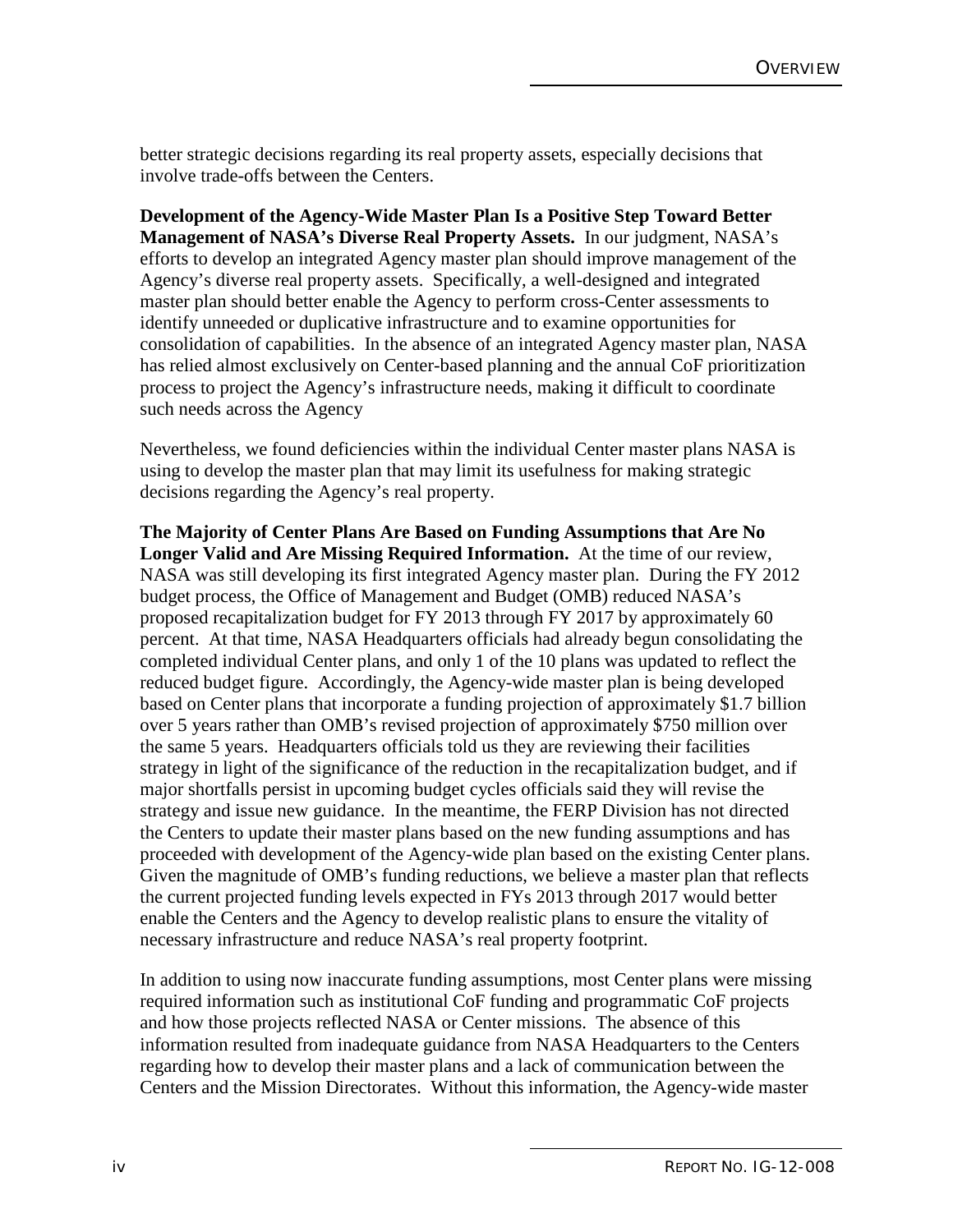plan will not provide NASA managers with the comprehensive information needed to make strategic Agency-wide real property decisions to support NASA's missions.

**Not All Centers Are on Track to Meet Agency Goals for Reducing NASA's Real Property "Footprint."** Since FY 2005, NASA has made progress in reducing its overall footprint, disposing of 645 buildings and structures with a total CRV of \$931.5 million. This represents a reduction of approximately 13 percent of NASA's total buildings and structures. However, not all Centers are on track to meet the Agency's goals in this area. As part of the 2010 master planning initiative, the FERP Division instructed the Centers to plan for a 10 percent reduction to their CRVs by 2020. However, only 5 of the 10 Centers produced plans that incorporated this goal. Center officials told us that one reason their plans do not reflect this goal is that they are reluctant to dispose of property that may be needed for future Agency missions. Given the varying mission requirements of each Center, we believe that this "across the board" reduction strategy will make it difficult for NASA to achieve its future CRV reduction goals. Instead, we believe the Agency needs a strategy that better balances its CRV reduction criteria with the mission needs of individual Centers.

**Institutional CoF Prioritization Process Discouraged Some Centers from Submitting Their Top Priorities for Funding.** The institutional projects that are part of each Center's master plan are budgeted through the annual CoF prioritization process and the recapitalization program. However, officials from 6 of the 10 Centers we spoke with stated that their Centers did not always submit the institutional projects considered to be the Center's top priorities because the process was overly restrictive and the applicable requirements varied from year-to-year. For institutional projects to compete for CoF funding, they had to score a high rating on the risk-based matrix, meaning that the existing facility has a high probability of a catastrophic failure in the near term, as well as receive points for other secondary factors.<sup>[5](#page-6-0)</sup> As a result, Center officials said they prioritized institutional projects based on which facilities were the most degraded rather than which construction projects would be most useful to the Centers in meeting programmatic and Agency needs. In addition, although the CoF prioritization process occurs annually, we found that the process was not documented in NASA policy and that the submission requirements varied from year-to-year, making it difficult for Centers to effectively plan the use of their CoF funding.

We acknowledge the need for appropriate oversight of the Centers' CoF project requests to ensure that Agency-wide mission needs are met. We also realize that NASA is faced with challenging decisions when prioritizing institutional needs across the Agency. However, in our judgment a prioritization process that discourages Centers from submitting their top priorities – whether or not these priorities are ultimately funded –

<span id="page-6-0"></span> <sup>5</sup> Secondary factors are additional point-earning categories Headquarters uses to further prioritize the projects that have the same risk-based matrix score. These factors and the points available can change each year. The following are examples of factors included in the FY 2013 CoF program submission guidelines: increase infrastructure reliability; life-cycle cost; Center priority; health, safety, and security; and sustainability.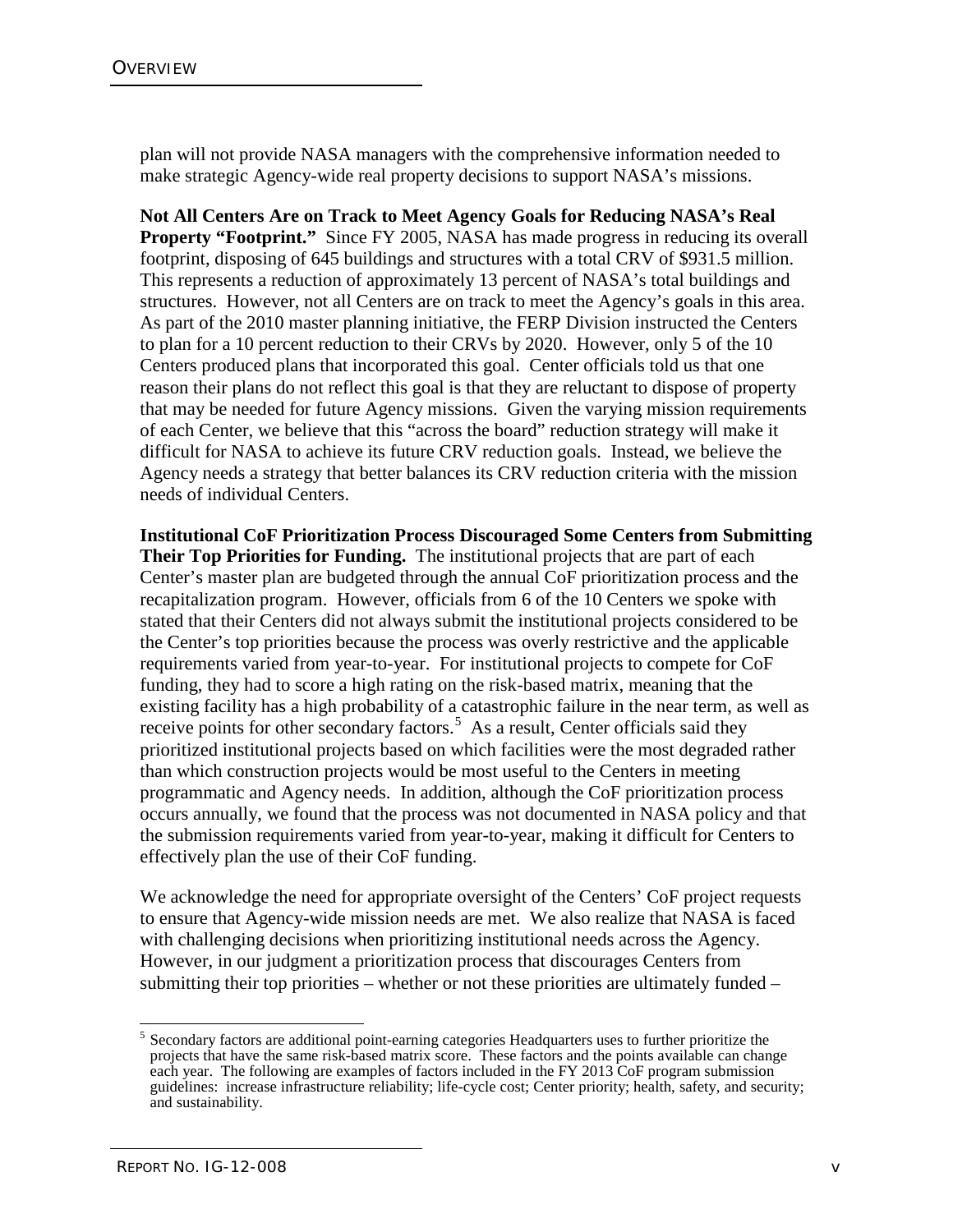leaves NASA managers without key information needed to assess and prioritize the real property needs of the Agency.

During the course of our audit, NASA Headquarters and Center officials revised the institutional CoF prioritization process for FY 2014. The revised process retains the riskbased matrix, but eliminates the current secondary factors and prioritizes projects using a more consistent set of risk assessment measures including mission dependency, Center priority, and facility/system condition. We believe the revisions to the CoF prioritization process are positive developments that will enable Centers to better prioritize CoF projects based on a wider range of information. In our judgment, updating the new prioritization process in NASA policy would help facilitate its implementation.

**Conclusion.** NASA faces significant infrastructure challenges as it works to meet current and future mission requirements and to comply with the 2010 NASA Authorization Act's directive to reduce the Agency's infrastructure to meet current and future missions and expected funding levels. Given these challenges, the Agency must effectively plan and prioritize its infrastructure needs. While development of NASA's first Agency-wide master plan is a positive step toward addressing these challenges, we believe improved guidance is needed to facilitate the development of future updates to the plan. Moreover, until NASA develops a plan that reflects current anticipated funding levels and is fully representative of the needs of the Agency and the Centers, it will be challenging for the Agency to prioritize its needs to ensure the vitality of its infrastructure and reduce its real property footprint. In addition, we question NASA's "across the board" real property reduction strategy that requires the same level of reduction from each Center regardless of their individual missions. We believe that with improved guidance on the Center master planning process and the institutional CoF prioritization process, NASA will be in a better position to produce a more comprehensive Agency master plan, which will support NASA officials in making strategic decisions regarding its real property assets, especially those decisions involving trade-offs between Centers.

# Management Action

To improve NASA's ability to make effective strategic management decisions regarding real property, we recommended that the Assistant Administrator for the Mission Support Directorate direct the FERP Division to (1) provide clear guidance to the Centers on the information that should be included in Center master plans to ensure that similar information is captured for all Centers; (2) ensure plans to reduce the Agency's real property footprint more fully consider the specific missions of the individual Centers when setting real property reduction requirements; and (3) update NASA policy to better reflect the current risk-based process for prioritizing institutional CoF projects.

In response to a draft of our report, the Associate Administrator for the Mission Support Directorate concurred with our recommendations. We consider the Associate Administrator's proposed actions to be responsive to our recommendations. The recommendations will be closed upon completion and verification of the corrective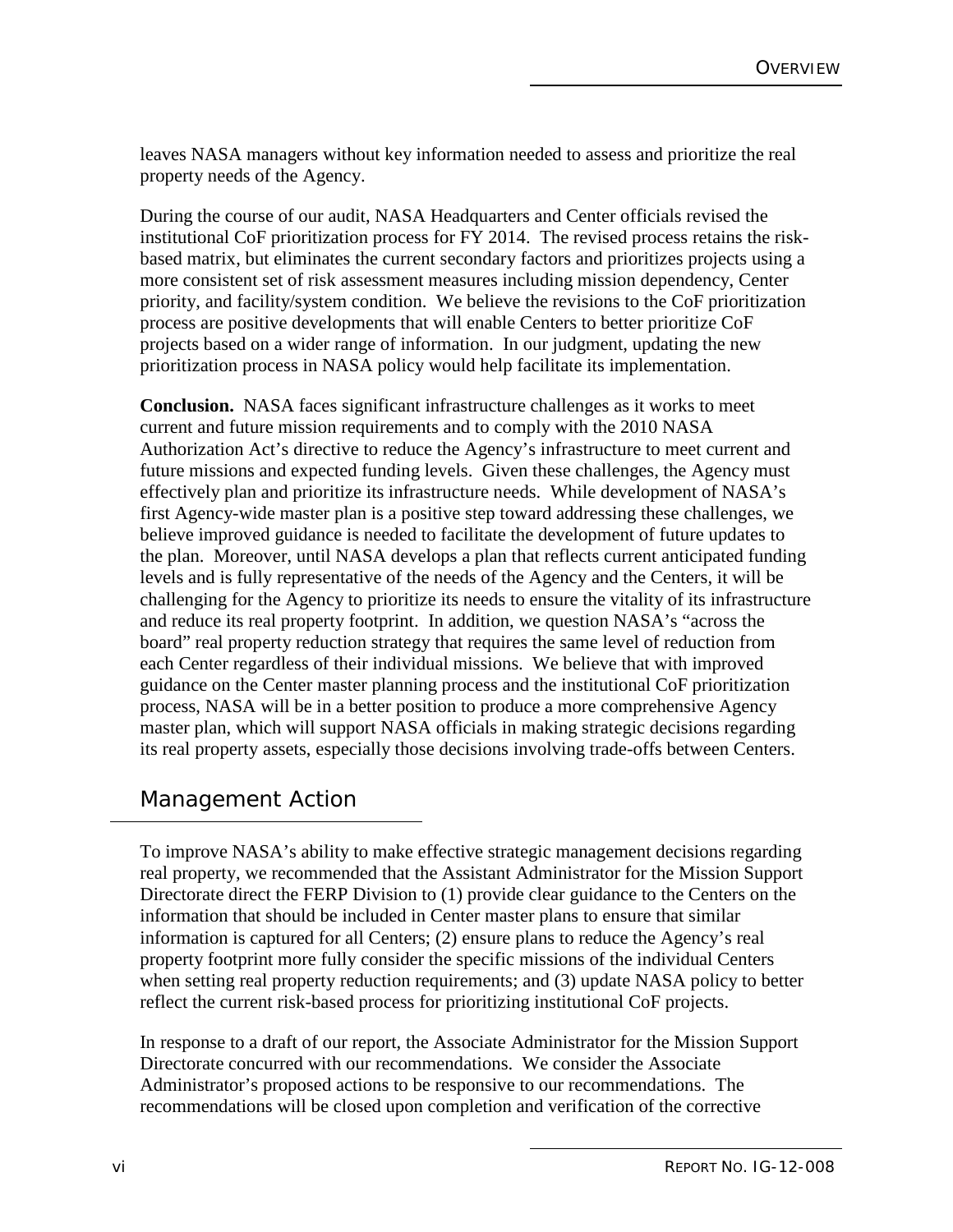actions. While the Associate Administrator concurred with the recommendations, he did not concur with the report itself and stated that the report contained "many inaccuracies." Specifically, he noted that the funding assumptions for the current Agency-wide master plan were valid when Centers began developing their master plans and that the current Agency master plan would serve as a baseline from which NASA can make deviations and decisions on future investments.

We strongly disagree that our report contains inaccurate information. Consistent with our usual process, we carefully considered management's technical comments to our draft and incorporated the information where appropriate. In addition, we followed the quality control procedures required by Federal government auditing standards, including submitting the report for an independent verification of the findings and supporting evidence.

With regard to the example cited by the Associate Administrator, we agree that the Center master plans were developed based on funding assumptions that were valid at the time the plans were prepared, and we do not suggest otherwise in our report. Rather, the report simply points out that given the magnitude of the subsequent funding reductions, a master plan that reflects the current projected funding levels expected in FYs 2013 through 2017 would better enable the Centers and the Agency to develop realistic plans to ensure the vitality of necessary infrastructure and reduce NASA's real property footprint. Moreover, we specifically noted in the report that NASA officials expect the Agency-wide master plan will provide a baseline to guide planning for the infrastructure needed to meet mission requirements.

The full text of the Associate Administrator's comments is provided in Appendix B.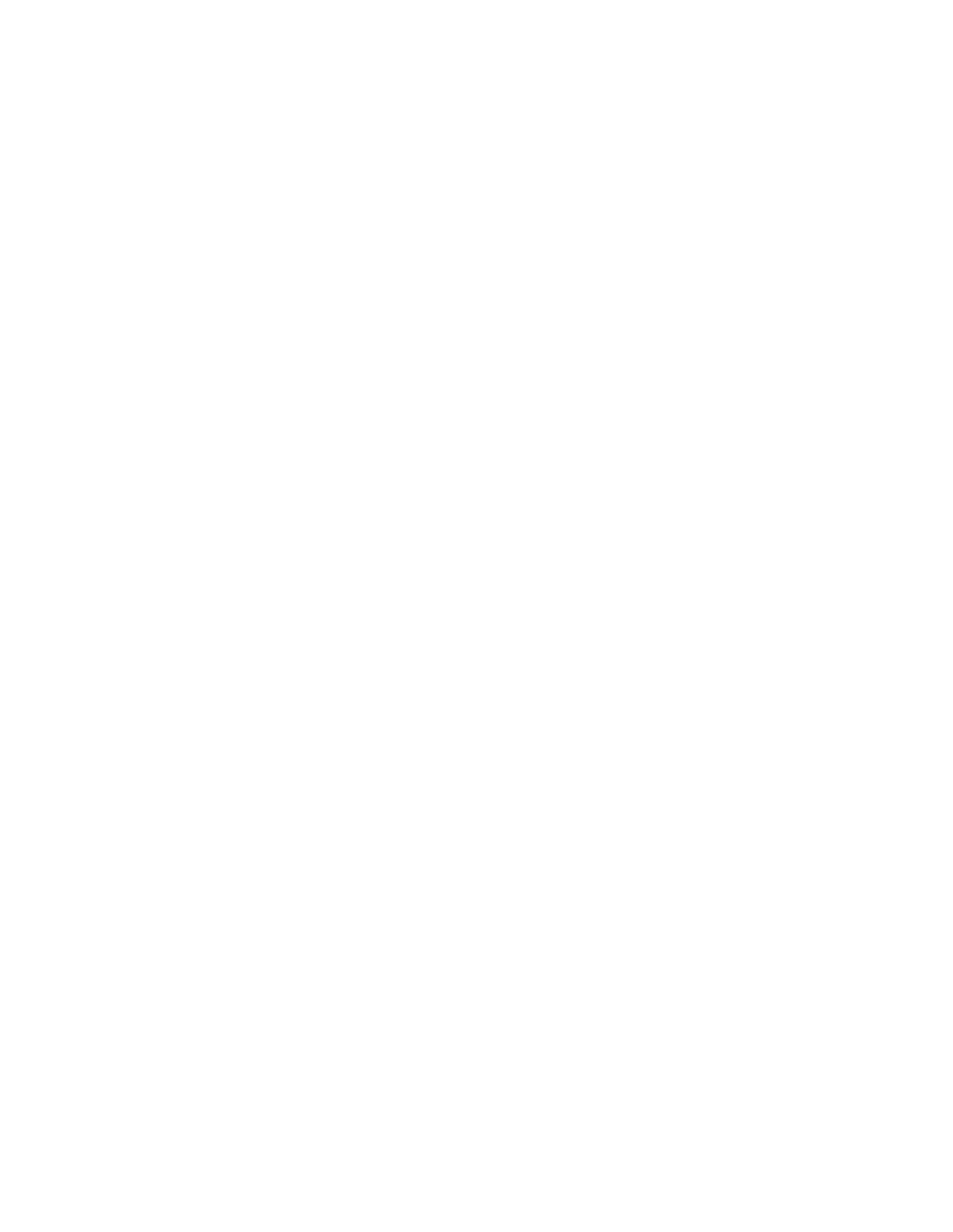# **CONTENTS**

| <b>INTRODUCTION</b>                                                                                                             | 5        |
|---------------------------------------------------------------------------------------------------------------------------------|----------|
| <b>RESULTS</b>                                                                                                                  |          |
| Improved Guidance Would Facilitate Future Updates of NASA's<br>Agency-Wide Real Property Master Plan ________________________ 6 |          |
| <b>APPENDIX A</b>                                                                                                               |          |
|                                                                                                                                 | 19<br>21 |
| <b>APPENDIX B</b>                                                                                                               | 22       |
| <b>APPENDIX C</b>                                                                                                               | 24       |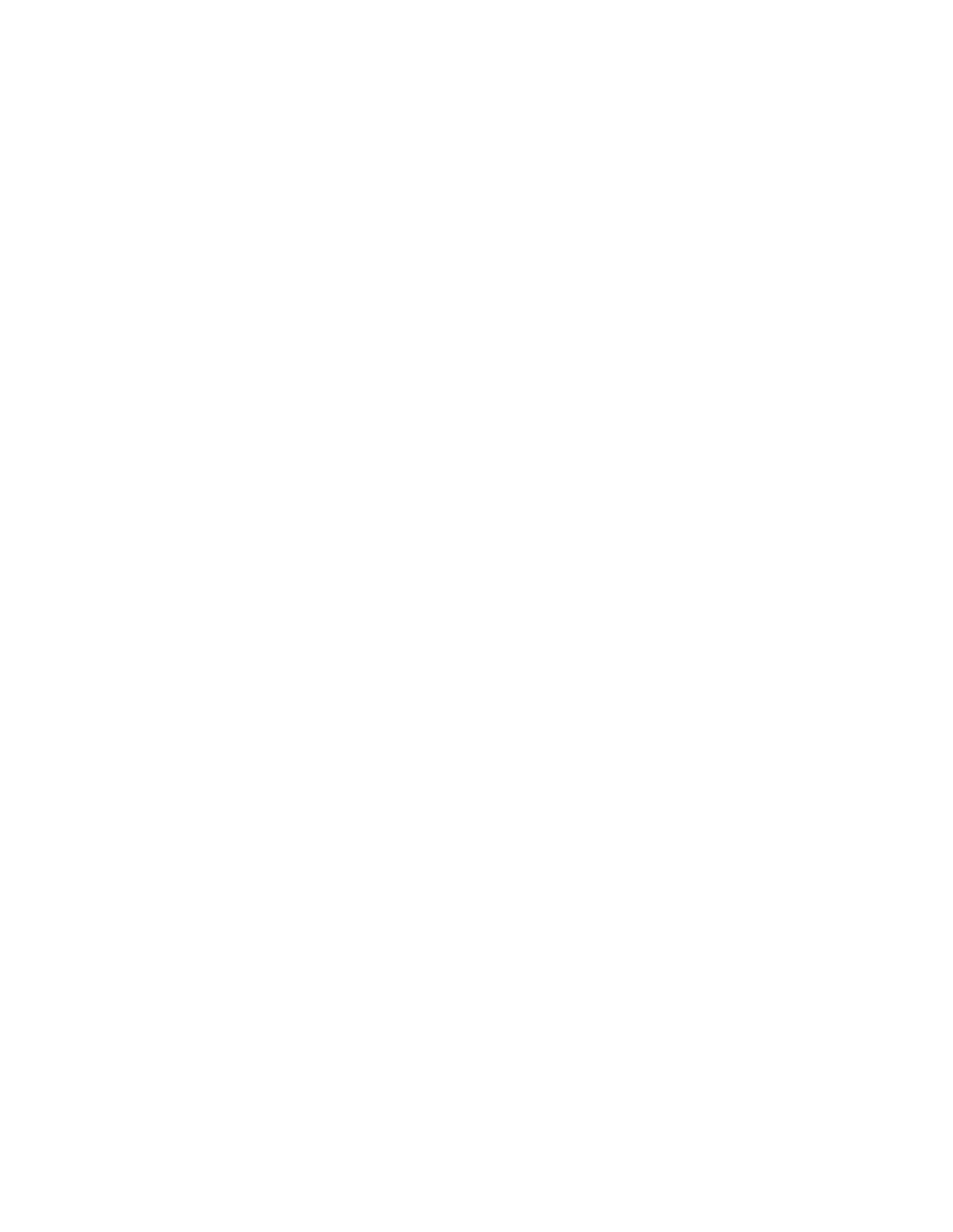#### **INTRODUCTION**

#### **Background**

NASA is the ninth largest Federal Government property holder, with real property holdings that include more than 100,000 acres and more than 5,000 buildings and other structures encompassing more than 44 million square feet. NASA's property holdings are located throughout the world and include commercial office buildings, warehouses, test stands, laboratories, wind tunnels, launch pads, antenna arrays, airfields, roads, and utilities. In total, the assets represent more than \$29 billion in current replacement value (CRV). [6](#page-12-0) However, over 80 percent of NASA's facilities are more than 40 years old and reaching the end of their designated life spans. This results in significant infrastructure challenges for NASA, such as ensuring its aging real property is available and in a suitable condition to meet current and future mission requirements. At the same time, the Agency is undergoing considerable changes in mission focus, with the Space Shuttle Program ending after 39 years and uncertainty about what facilities will be needed for the next space launch program. Moreover, NASA is grappling with the challenge of its aging infrastructure at a time when growing budget deficits are straining the resources of all Federal agencies. This will require the Agency to make even more difficult decisions regarding its infrastructure.

For the past decade, the Agency's aging infrastructure has been identified by NASA, the Office of Inspector General (OIG), the Government Accountability Office (GAO), and Congress as a top management challenge.<sup>[7](#page-12-1)</sup> The NASA Authorization Act of 2010 directed NASA to examine its real property assets and, as appropriate, downsize to fit current and future missions and expected funding levels, "paying particular attention to identifying and removing unneeded or duplicative infrastructure." Congress noted that, "in a number of areas NASA finds itself 'holding onto' facilities and capabilities scaled to another era." Specifically, the Act requires NASA to develop and provide to Congress by October 11, 2011, a comprehensive study that examines NASA's structure, organization, and institutional assets and identifies a strategy for evolving toward the most efficient retention, sizing, and distribution of infrastructure consistent with NASA's missions and mandates.

<span id="page-12-0"></span>Information related to asset measurement was obtained from NASA's Deferred Maintenance Assessment Report, October 1, 2010. According to NPR 8831.2E, "Facilities Maintenance and Operations Management," November 18, 2008, the CRV is solely an escalated value and should not be used as an actual replacement cost.

<span id="page-12-1"></span><sup>&</sup>lt;sup>7</sup> "NASA's Real Property Management Plan," November 2004; NASA OIG, "NASA's Top Management and Performance Challenges," November 2010; GAO, "High Risk Series: Federal Real Property: Progress Made Toward Addressing Problems, but Underlying Obstacles Continue to Hamper Reform" (GAO-07-349, April 2007); and Public Law 111-267, "NASA Authorization Act of 2010," October 11,  $2010.$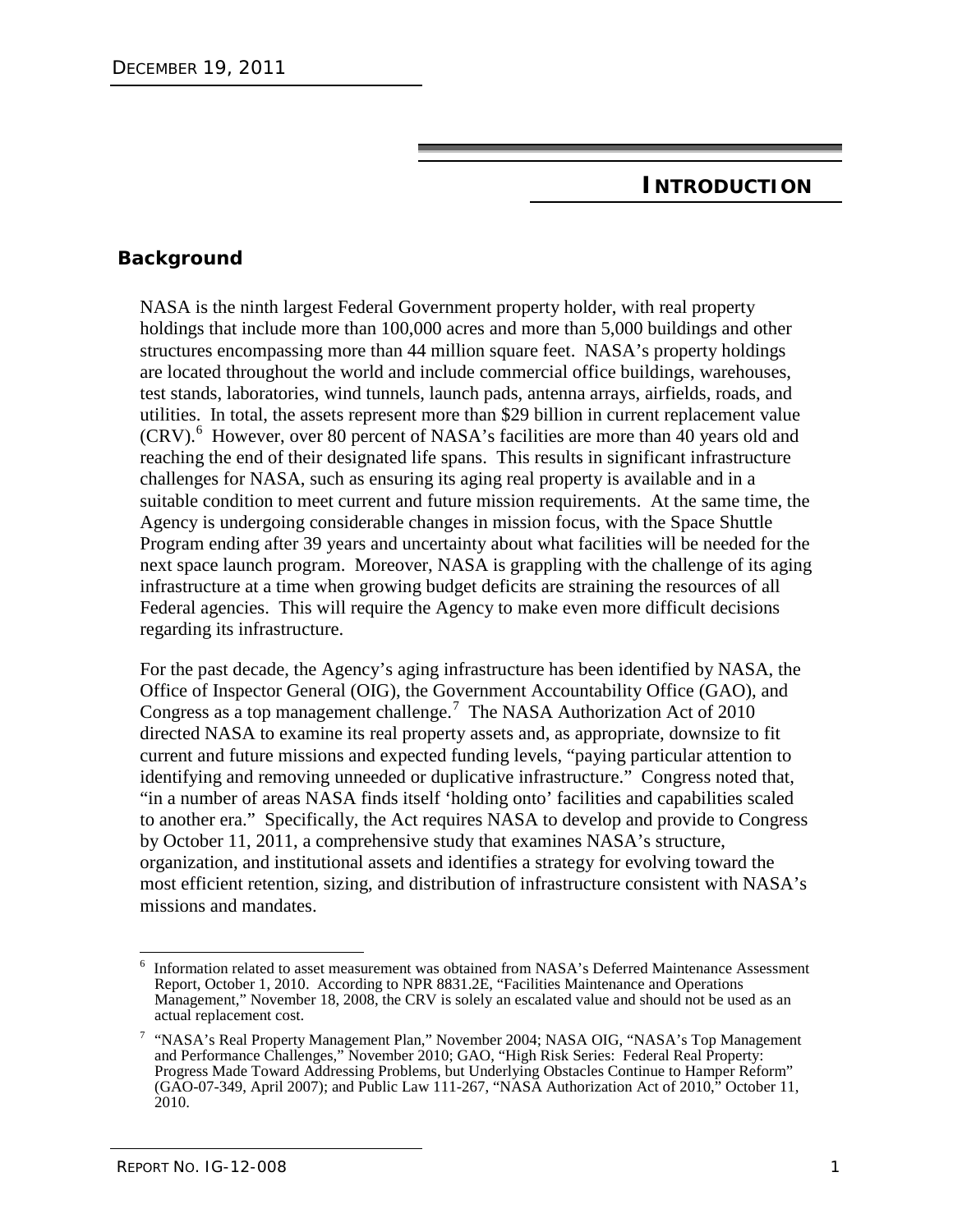**Agency-Wide Master Plan.** A central part of NASA's infrastructure planning effort is the development of its first real property Agency-wide master plan. According to NASA Headquarters, Facilities, Engineering, and Real Property (FERP) Division officials, NASA began this effort in 2008 with the development of an Agency facilities strategy, known as the "similar/smaller" strategy, which Agency leadership adopted in March 2009. NASA's strategy is to "renew and modernize its facilities to sustain its capabilities, and to accommodate those capabilities in the most efficient facilities set practical." The facilities strategy established a goal to reduce CRV by 15 percent by 2055. NASA subsequently established an interim goal to reduce CRV by 10 percent by 2020, which was incorporated into NASA's 2010 Center master planning initiative.

In October 2009, the Assistant Administrator, Office of Strategic Infrastructure, instructed the Center Directors to update their Center facilities master plans by September 2010 in order to progress toward an integrated Agency master plan for facilities. According to the Assistant Administrator's memorandum to the Centers, an Agency master plan is a "necessary step to ensure that NASA invests its limited funds in an optimal alignment with our mission, and to provide a strong connection between institutional funding and mission success." The updated Center master plans were completed in FY 2010 and NASA's Agency-wide master plan is being developed by consolidating these plans. Through this consolidation effort, Headquarters officials are hoping to guide development planning, define shared objectives, integrate proposals, distribute resources, and ensure that Center plans align with the Agency's mission.

Prior to this effort, NASA relied almost exclusively on Center-based planning and the annual Construction of Facilities (CoF) prioritization process to project the Agency's infrastructure needs. However, this approach made it challenging to coordinate infrastructure needs across the Agency and to strategically align facility resources.<sup>[8](#page-13-0)</sup> Although NASA has a variety of documents and tools to assist management in making strategic decisions on its facilities, officials hope that an Agency-wide master plan will provide a baseline to guide the Agency with respect to the infrastructure needed to meet mission requirements. In addition, according to NASA's 2011 Strategic Plan, active management in master planning helps gain efficiencies by eliminating redundancies and assets that no longer benefit the Agency.

According to NASA policy, each Center is required to maintain a Center master plan for facility planning and budgeting activities.<sup>[9](#page-13-1)</sup> In addition, Center master plans should meet the following requirements:

• be a living document, addressing a planning horizon of not less than 20 years, and be kept current with changes to the Center's mission, facilities, and infrastructure;

<span id="page-13-0"></span>The CoF program is within the Construction and Environmental Compliance and Restoration account and integrates institutional and programmatic facilities projects with the 5-year recapitalization plan, to ensure space and aeronautics programs have the required facilities to accomplish their missions.

<span id="page-13-1"></span><sup>9</sup> NPR 8810.1, "Master Planning Procedural Requirements," dated April 28, 2005.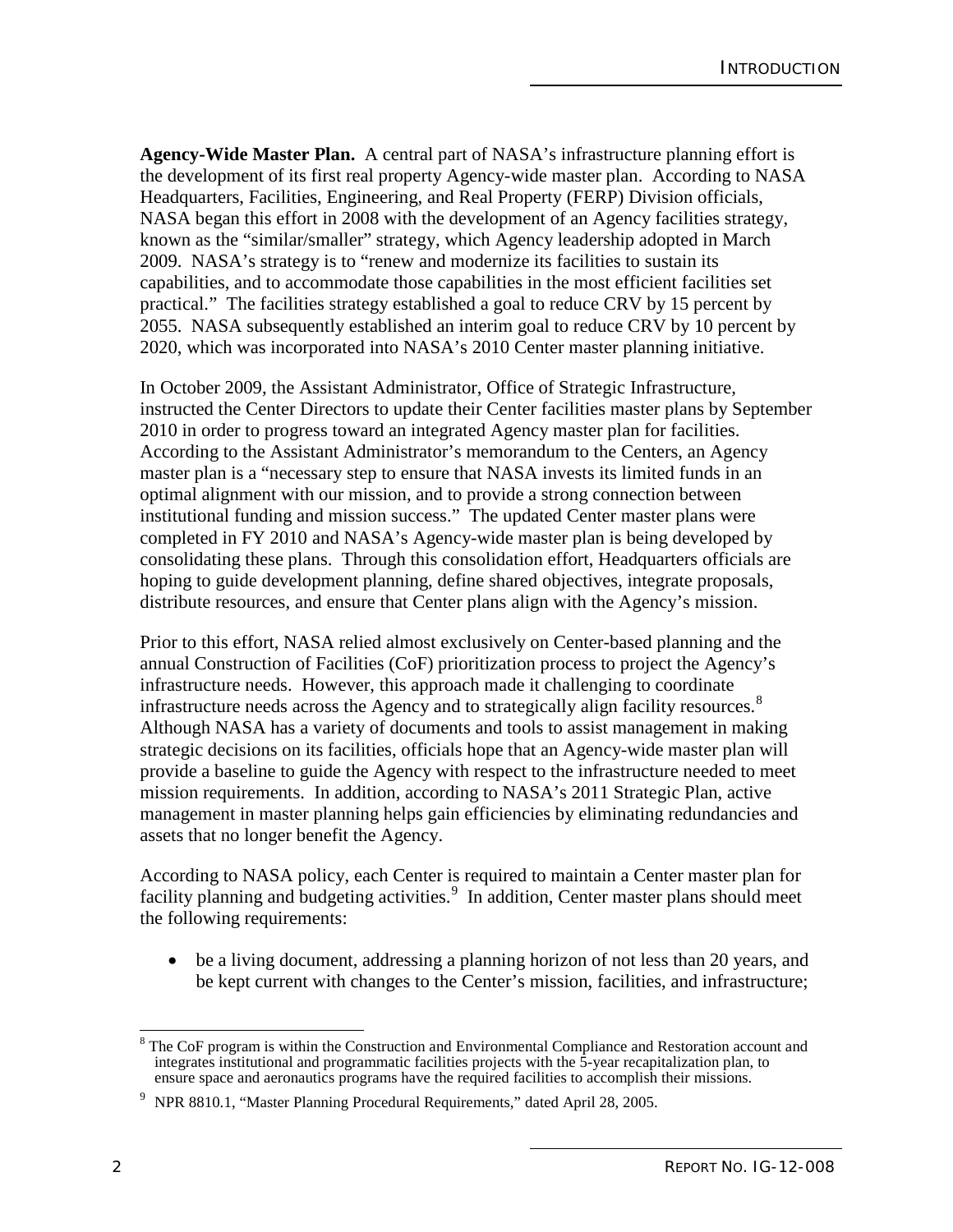- provide a comprehensive presentation of existing and projected assets to meet the mission needs of the Center, and explain how those assets relate to the present and future mission of the Center and how they relate within the context of the Center and its interrelationship with its surrounding area, the local community, and national policy;
- provide a narrative, statistical, and graphic record of existing conditions (natural features, buildings, structures, utilities, transportation systems, and other improvements) at the Center;
- include current, as well as proposed capabilities necessary to support program requirements, as well as facilitate coordination with Center-supported programs and customers as well as Center stakeholders; and
- be used as a tool in the development of Center budgets and in program and project planning.

NASA policy also states that the Center master plans should be the links between the programs and projects and the requirements for Center development and should provide the information needed to make well-informed decisions. In addition, according to FERP officials, the Center plans should link to the Agency's goals both broadly and specifically. The broad linkages should be based on each Center's part in accomplishing NASA's mission. The specific linkages should relate to the Agency's strategy to reduce its facilities footprint and to the Center's assets that support mission activities. The FERP Division is in the process of updating NASA policy and creating a supplemental master planning handbook to provide additional guidance to the Centers for their planning efforts.

FERP officials expected to complete the first version of the Agency's master plan by the end of FY 2011; however, due to other reporting priorities such as the comprehensive study required by the NASA Authorization Act of 2010, NASA officials said they expect the plan to be completed by the end of calendar year 2011. Although the plan is intended as an internal NASA document, the House of Representatives Appropriations Committee has requested a copy.

**NASA's Construction of Facilities Program.** According to FERP officials, the strategies outlined in the Center master plans assist Centers in determining where to focus institutional improvements. An integral part of implementing Center master plans is the CoF program, which NASA uses to budget construction projects. The CoF program was established to ensure that NASA's science, space, and aeronautics programs have the facilities needed to accomplish their missions, and one of the goals of the program is to support and implement the facilities strategy. The CoF program encompasses discrete projects with initial cost estimate over \$10 million, minor construction and revitalization between \$1 million and \$10 million, facilities planning and design, and demolition. Projects with initial cost estimates of \$1 million or less are accomplished through day-to-day facility maintenance and repair activities provided for in program and Center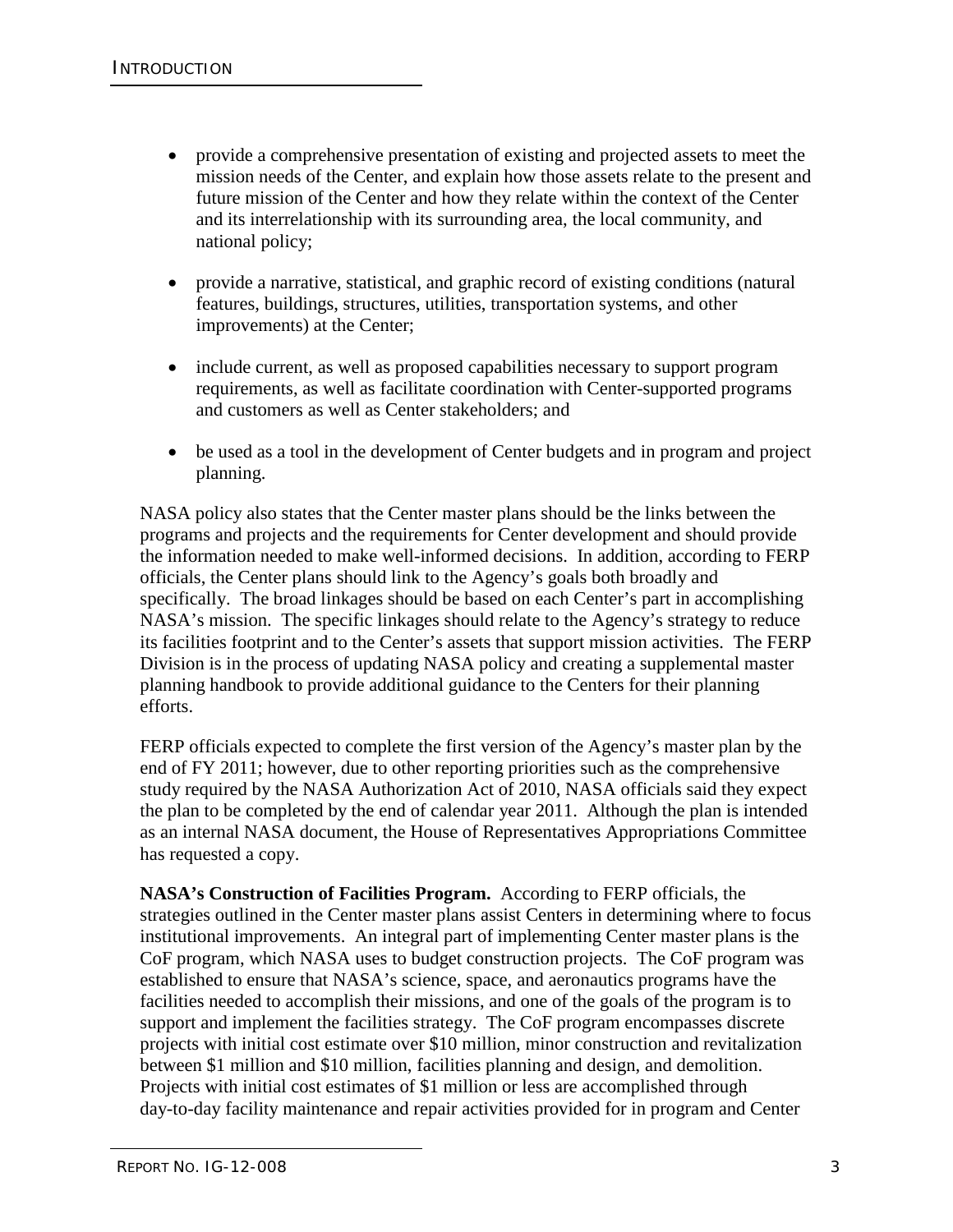operating budgets. The CoF program is managed through NASA's Capital Facility Investment program, which established four separate categories of construction projects: (1) institutional, (2) programmatic, (3) recapitalization, and (4) demolition.<sup>[10](#page-15-0)</sup>

*Institutional Construction Projects.* Institutional construction projects are primarily repair and revitalization projects to benefit a Center's critical infrastructure. For example, projects to repair electrical distribution or potable water systems are considered institutional projects. The Centers annually submit institutional CoF projects to Headquarters. Projects are prioritized by a team that includes representatives from the NASA Office of Strategic Infrastructure, Mission Directorates, Centers, and other functional leadership offices, using a risk-based matrix of probability and consequence, as well as secondary factors used to further prioritize projects that have the same riskbased matrix score. The submission requirements, including the secondary factors, may change from year-to-year. An example of the factors included in the FY 2013 CoF program submission guidelines are: increased infrastructure reliability; life-cycle cost; Center priority; health, safety, and security; and sustainability. The Centers submit their CoF projects 2 years in advance of the budget year of the project. For example, in FY 2011, the Centers submitted projects for funding in the FY 2013 budget.

*Programmatic Construction Projects.* Programmatic construction projects directly benefit specific Agency programs and are funded by Mission Directorates. The programs are responsible for evaluating and prioritizing facilities needs against other program priorities. The individual Mission Directorates collaborate with the Centers and the FERP Division in implementing the projects.

*Recapitalization Program.* NASA's recapitalization program was established in FY 2011 in response to the inclusion of facilities renewal as a prominent part of the Agency facilities strategy. The recapitalization program includes projects that are funded separately from the institutional CoF projects and therefore not prioritized using the same risk-based matrix. The recapitalization program was designed to fund projects that (1) have estimated costs of \$10 million or more, (2) have strategic replacement or renovation initiatives to restore the facilities to an almost new condition, (3) are consistent with the current Center master plan, and (4) support Agency and mission strategy. NASA's first 5-year recapitalization plan of \$1.7 billion was reduced by the Office of Management and Budget (OMB) in the FY 2012 budgeting process to approximately \$750 million, requiring NASA to develop a new 5-year plan as part of the FY 2013 budget cycle.

*Demolition Program.* NASA's demolition program disposes of assets that are underutilized and do not support current or future NASA mission requirements. According to FERP officials, NASA has had an active demolition program since 2004.

<span id="page-15-0"></span><sup>&</sup>lt;sup>10</sup> In the Construction and Environmental Compliance and Restoration appropriation, the recapitalization program funding is included within the institutional and programmatic CoF categories, but a different prioritization process is used for institutional, programmatic, and recapitalization projects.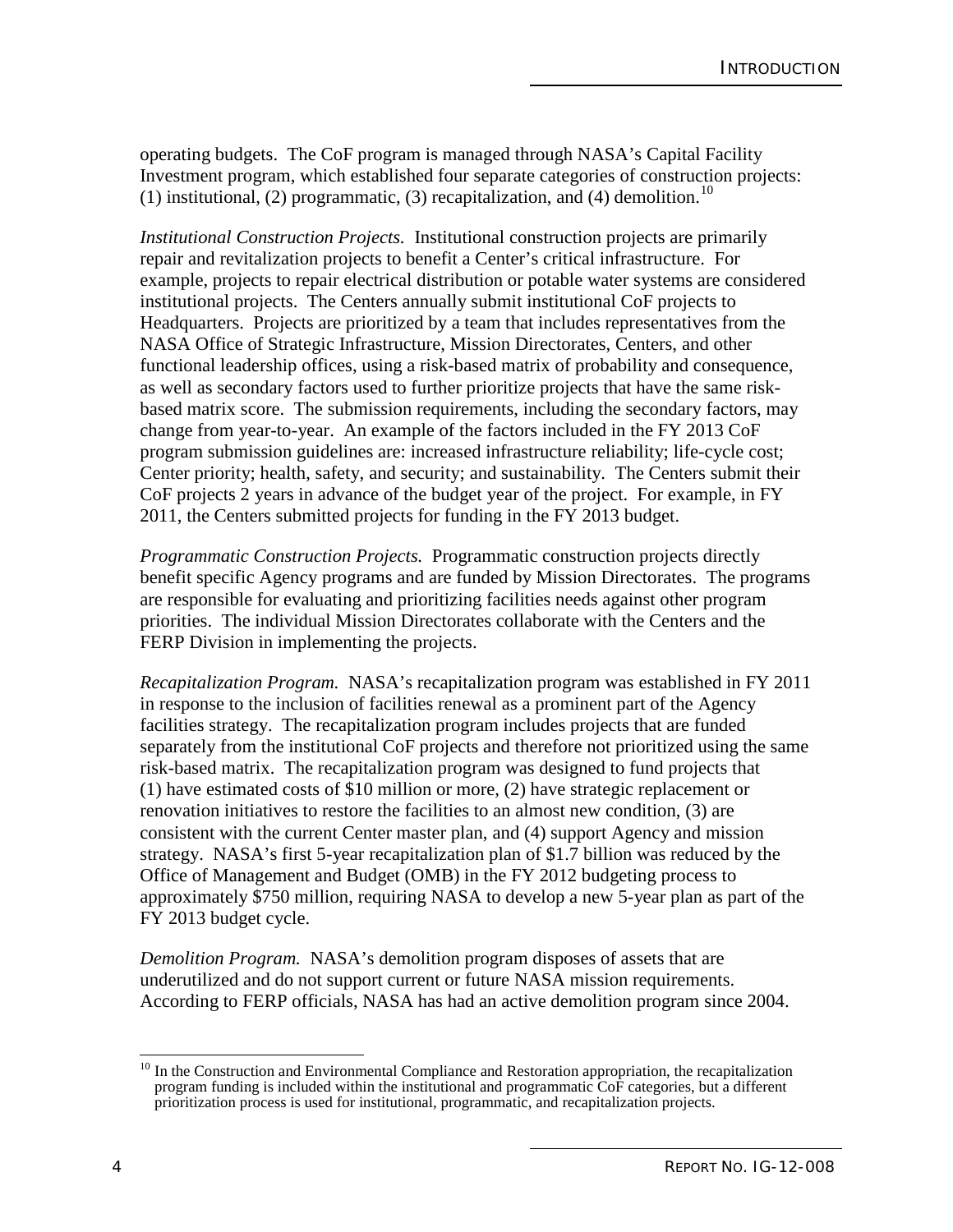From FY 2006 through FY 2010, NASA demolished 332 buildings and structures, thereby reducing its CRV by \$703.4 million.

Table 1 shows the amount of money spent by NASA on CoF projects between FY 2006 and FY 2010. During this period, NASA spent approximately \$1.91 billion on CoF projects, including \$64.9 million for demolition of facilities. In contrast, the total NASA appropriation during this period was \$86.7 billion; therefore, the money spent on CoF projects was 2.2 percent of the total NASA appropriations.

| Table 1: Dollars Spent on Institutional and Programmatic CoF Projects from FY 2006<br>through FY 2010 (in millions) |                |                |                |                |                |               |
|---------------------------------------------------------------------------------------------------------------------|----------------|----------------|----------------|----------------|----------------|---------------|
| <b>CoF Projects</b>                                                                                                 | <b>FY 2006</b> | <b>FY 2007</b> | <b>FY 2008</b> | <b>FY 2009</b> | <b>FY 2010</b> | <b>Totals</b> |
| Institutional                                                                                                       |                |                |                |                |                |               |
| Discrete Projects                                                                                                   | \$48.4         | \$44.6         | \$94.5         | \$133.4        | \$126.4        | \$447.3       |
| Minor<br>Construction and<br>Revitalization                                                                         | 115.5          | 75.1           | 105.6          | 81.6           | 84.9           | 462.7         |
| <b>Facility Planning</b><br>and Design                                                                              | 26.2           | 14.8           | 34.5           | 38.9           | 23.0           | 137.4         |
| Demolition                                                                                                          | 10.4           | 10.1           | 14.4           | 15.0           | 15.0           | 64.9          |
| Labor and Travel                                                                                                    | 0.0            | 15.8           | 0.0            | 0.0            | 0.0            | 15.8          |
| Subtotal                                                                                                            | \$200.5        | \$160.4        | \$249.0        | \$268.9        | \$249.3        | \$1,128.1     |
| Programmatic                                                                                                        |                |                |                |                |                |               |
| Discrete Projects                                                                                                   | \$137.4        | \$174.5        | \$88.4         | \$92.5         | \$85.1         | \$577.9       |
| Minor<br>Construction and<br>Revitalization                                                                         | 42.7           | 20.1           | 28.7           | 29.2           | 46.4           | 167.1         |
| <b>Facility Planning</b><br>and Design                                                                              | 5.6            | 19.9           | 0.0            | 0.0            | 8.6            | <u>34.1</u>   |
| Subtotal                                                                                                            | \$185.7        | \$214.5        | \$117.1        | \$121.7        | \$140.1        | \$779.1       |
| <b>Total CoF</b>                                                                                                    | \$386.2        | \$374.9        | \$366.1        | \$390.6        | \$389.4        | \$1,907.2     |

# **Objectives**

Our objectives were to determine whether NASA has an effective Agency-wide master planning process; whether NASA Centers are actively reducing their footprint in accordance with NASA's facilities strategy; and whether NASA has an effective approach for prioritizing projects for CoF funding. We also reviewed internal controls as they relate to the audit objectives. See Appendix A for details of the audit's scope and methodology, our review of internal controls, and a list of prior coverage.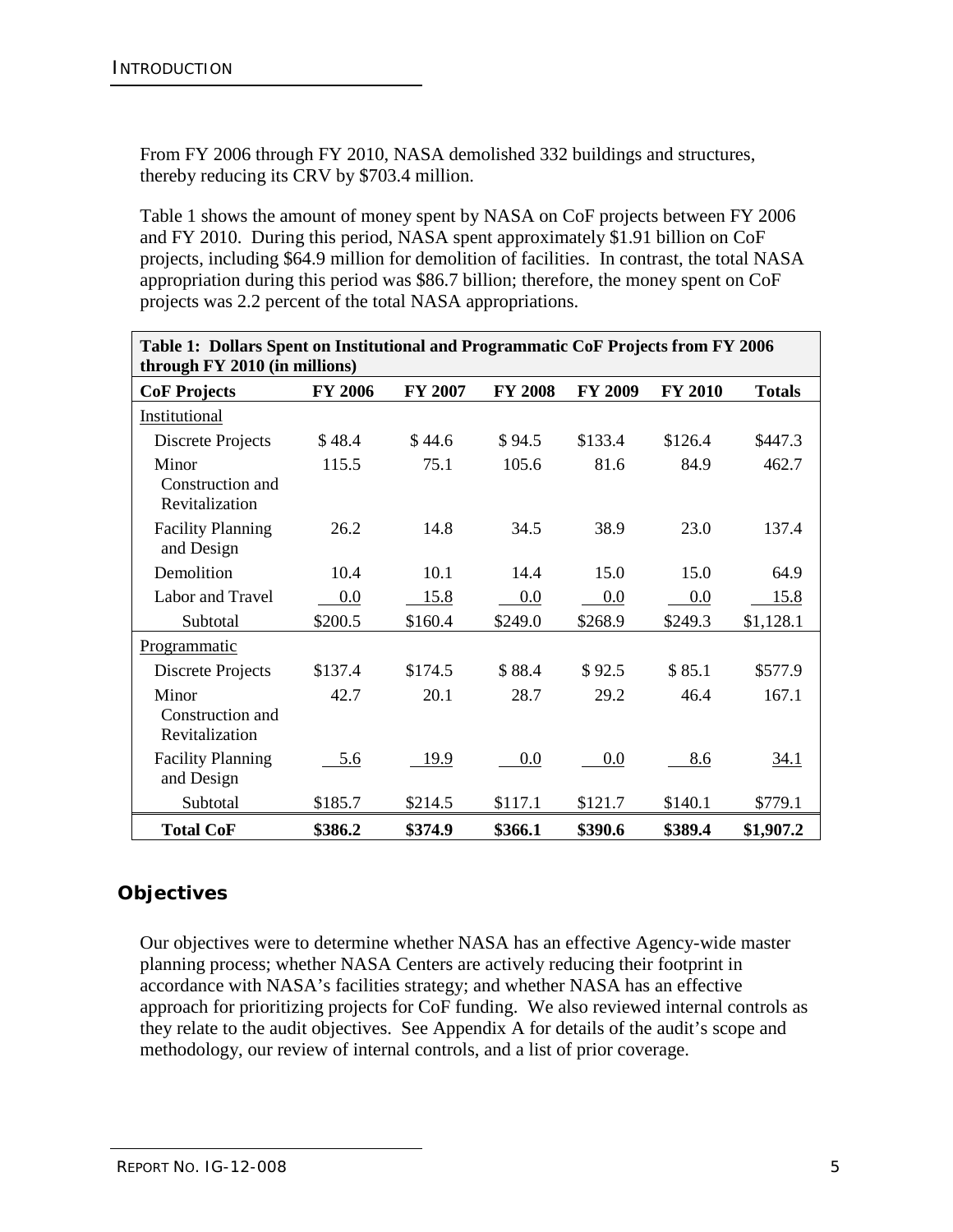# **IMPROVED GUIDANCE WOULD FACILITATE FUTURE UPDATES OF NASA'S AGENCY-WIDE REAL PROPERTY MASTER PLAN**

NASA is developing its first integrated Agency master plan, which is a positive step toward better management of the Agency's diverse real property assets. However, we found deficiencies within the individual Center master plans NASA is using to develop the Agency plan, which may limit the plan's usefulness for making strategic real property decisions. Specifically, we found that the initial Agency master plan is being developed based on Center master plans that rely on funding assumptions for the recapitalization program that are no longer valid. In addition, most of the Center plans are missing essential information needed to make objective Agency-wide real property decisions. Moreover, because of uncertainty regarding mission requirements, 5 of the 10 Centers did not develop their master plans in accordance with NASA's goals for reducing the Agency's footprint. Finally, the restrictive criteria and competitive nature of the prioritization process for institutional CoF projects NASA used until recently discouraged some Centers from submitting their top priorities for funding.

During the audit, NASA Headquarters and the Centers revised the CoF prioritization process. We believe the revisions are positive developments that will enable the Centers to better prioritize their CoF projects based on a wider range of information. However, as of November 2011, NASA policy had not been updated to reflect these changes. In our judgment, updating the new prioritization process in NASA policy would help facilitate its implementation.

We acknowledge that developing an integrated Agency master plan in a fluctuating budget environment is a significant challenge. However, we believe that improved guidance regarding the Center master planning process and the institutional CoF prioritization process, will put NASA in a better position to produce a comprehensive Agency master plan, which in turn will enable the Agency to make more informed strategic decisions regarding its real property assets, especially decisions that involve trade-offs between the Centers.

#### **Development of an Agency-Wide Master Plan Is a Positive Step Toward Better Management of NASA's Diverse Real Property Assets**

In our judgment, NASA's efforts to develop an integrated Agency master plan should improve management of NASA's diverse real property assets. Specifically, a welldesigned and integrated master plan should better enable the Agency to perform cross-Center assessments to identify and eliminate unneeded or duplicative infrastructure and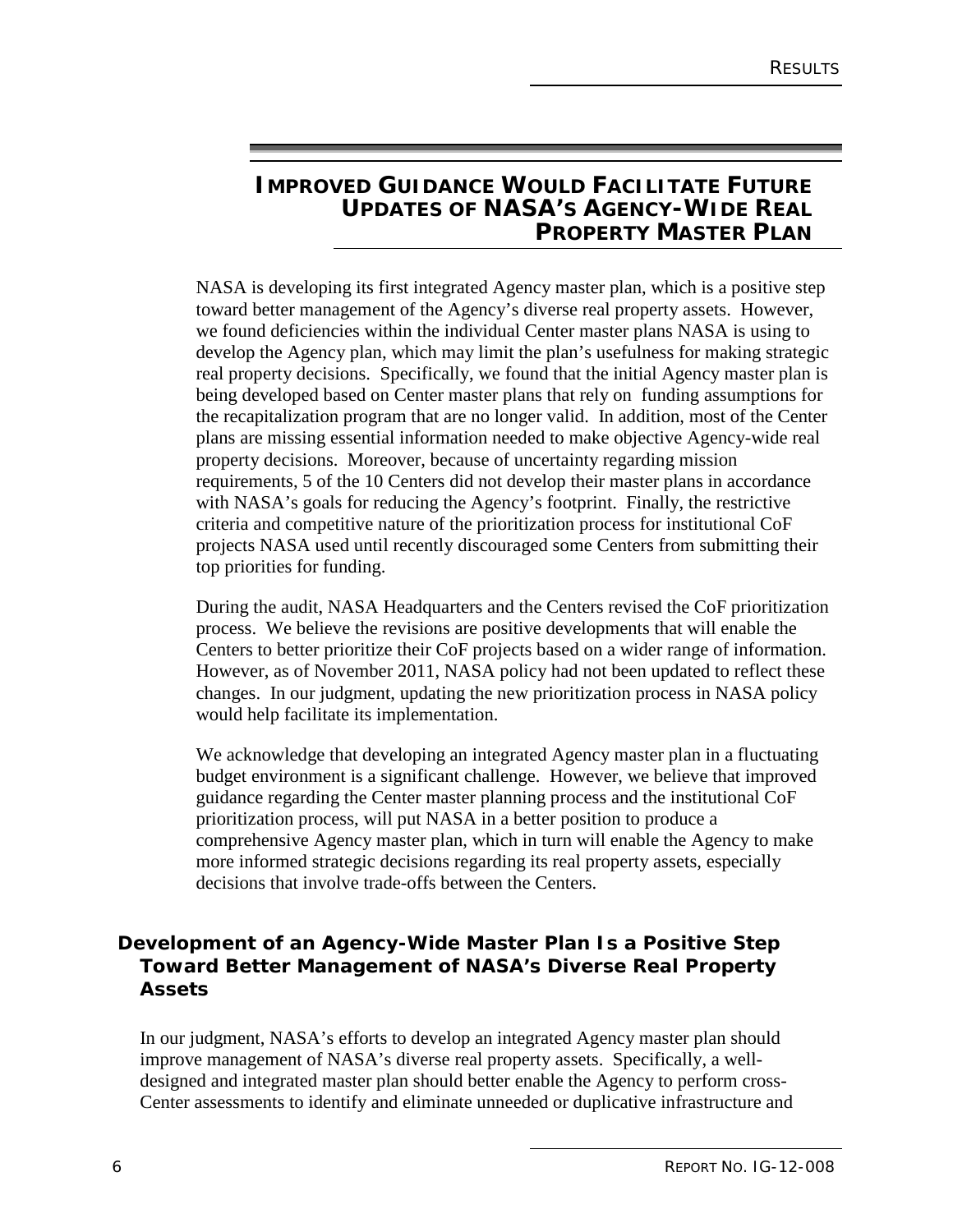to examine opportunities for consolidation of capabilities. This in turn should facilitate NASA's efforts to more efficiently manage its facilities and reduce its real property footprint. In the absence of an integrated Agency master plan, NASA relied almost exclusively on Center-based planning and the annual CoF prioritization process to project the Agency's infrastructure needs, which made it difficult to coordinate infrastructure needs across the Agency and strategically align facility resources to meet mission needs.

## **The Majority of Center Plans Are Based on Funding Assumptions that Are No Longer Valid and Are Missing Required Information**

NASA plans to develop its first integrated Agency master plan by consolidating existing Center master plans. At the time of our review, NASA was still developing this master plan. However, we found deficiencies within the individual Center master plans upon which the Agency master plan will be based which may limit the master plan's usefulness for making strategic real property decisions. Specifically, all but one of the Center plans are based on funding levels that are no longer valid and many of the plans are missing essential information, such as institutional CoF funding, programmatic CoF projects, and how those projects relate to NASA or Center missions. By consolidating these incomplete Center master plans, the Agency master plan may not provide a comprehensive and realistic plan for prioritizing infrastructure needs and reducing NASA's real property footprint.

**NASA's Initial Agency-Wide Master Plan Is Not Expected to Reflect Current Projected Funding Levels.** To develop an Agency master plan, the Assistant Administrator, Office of Strategic Infrastructure requested in FY 2010 that each Center update its existing individual master plan. However, instead of requesting each Center to provide a formal master plan per NASA policy, FERP accepted alternate documentation in the form of master planning briefing packages (see Table 2).<sup>[11](#page-18-0)</sup> This documentation included projects for institutional and programmatic CoF projects as well as recapitalization projects for the next 20 years in 5-year increments. At the time the Center plans were being developed, NASA's planning figure for the recapitalization program was approximately \$1.7 billion over 5 years (FY 2013 through FY 2017).

In early 2011, FERP officials approved the individual Center planning documentation (referred to as Center plans) and began consolidating them into the Agency master plan. However, during the FY 2012 budget process, after the Center plans were completed, OMB reduced NASA's proposed recapitalization budget from approximately \$1.7 billion to \$750 million –approximately 60 percent less than the amount NASA had used in its

<span id="page-18-0"></span><sup>&</sup>lt;sup>11</sup> NPR 8810.1, "Master Planning Procedural Requirements," dated April 28, 2005. The master planning briefing package included the leadership briefing and Capital Investment Program Plan. The leadership briefing is a summarized version of a formal Center master plan in presentation slide format, and included a summary of metrics. The Capital Investment Program Plan should identify all investments planned by the institution or by programs regardless of funding source. However, institutional CoF is identified as a lump-sum amount of funding for each year rather than by specific project.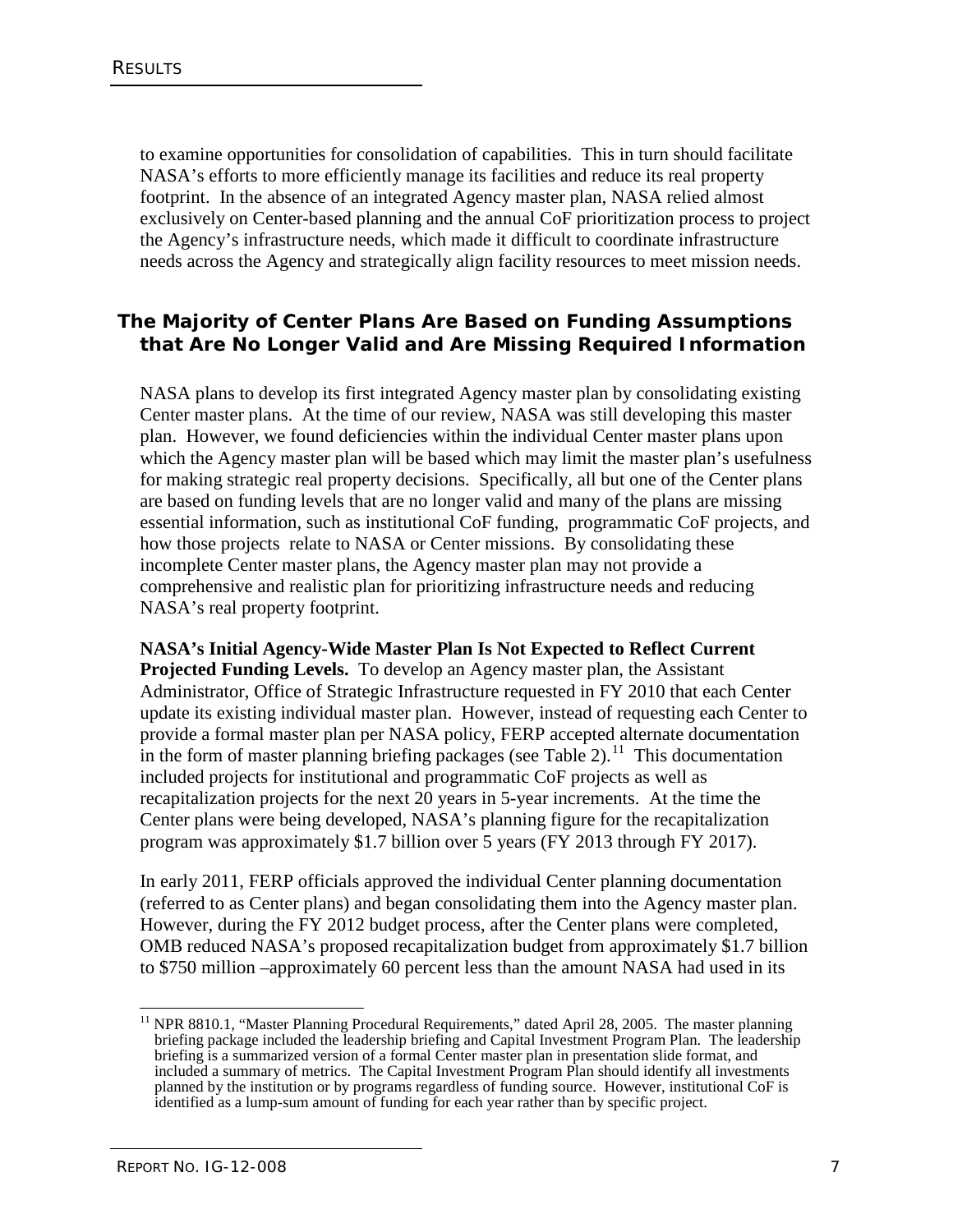planning. Only 1 of the 10 Centers – Johnson Space Center – updated its master plan to reflect the new recapitalization budget. As a result, the 2011 Agency master plan is being developed based on Center plans that for the most part do not reflect anticipated funding levels.

FERP has not directed the Centers to update their 2010 master plans to reflect current anticipated funding levels. According to FERP officials, they are reviewing their facilities strategy based on the severity of the reduction in the recapitalization budget and, if major shortfalls persist in upcoming budget cycles, will revise the strategy, issue new guidance, and direct the Centers to update their master plans.

We acknowledge that developing an Agency-wide master plan in a changing budget environment presents significant challenges. While senior agency officials note that the Agency master plan is a living document that should be updated every year based on new funding expectations, they concede that significant changes to expected funding levels may require significant deviations from the plan. As such, we believe that a plan that reflects currently projected funding levels will better enable the Centers and the Agency to prioritize infrastructure needs to ensure the vitality of necessary infrastructure and reduce NASA's real property footprint.

**Inadequate Guidance and Lack of Communication Resulted in Missing and Inconsistent Information.** In addition to using outdated funding assumptions, most Center master plans also did not explain how the real property needs identified reflect current and future Center missions. Specifically, we found that since FY 2010 only 3 of the 10 Centers had developed formal Center master plans in accordance with NASA policy and explained how the construction projects identified in their plan were linked to NASA's or the Center's mission. The remaining Centers developed a master planning briefing package that did not explain how the projects identified were related to NASA's or the Center's mission. Without a defined link between identified projects and a NASA or Center mission, the Center master planning documents do not provide the substantive information that will help NASA officials identify the projects that most closely align with Agency priorities.

In addition, according to a memorandum from the Assistant Administrator, Office of Strategic Infrastructure, one of the goals of the 2010 master planning effort was to quantify and prioritize the institutional and program assets to show what can be accomplished within budget projections. According to FERP officials, the Capital Investment Program Plan, which is submitted as part of the Center master planning documentation, should include all investments planned by the institution or by programs, regardless of funding source. However, we found that 5 of the Centers excluded programmatic CoF projects from their master planning documentation and 1 excluded institutional CoF funding (see Table 2).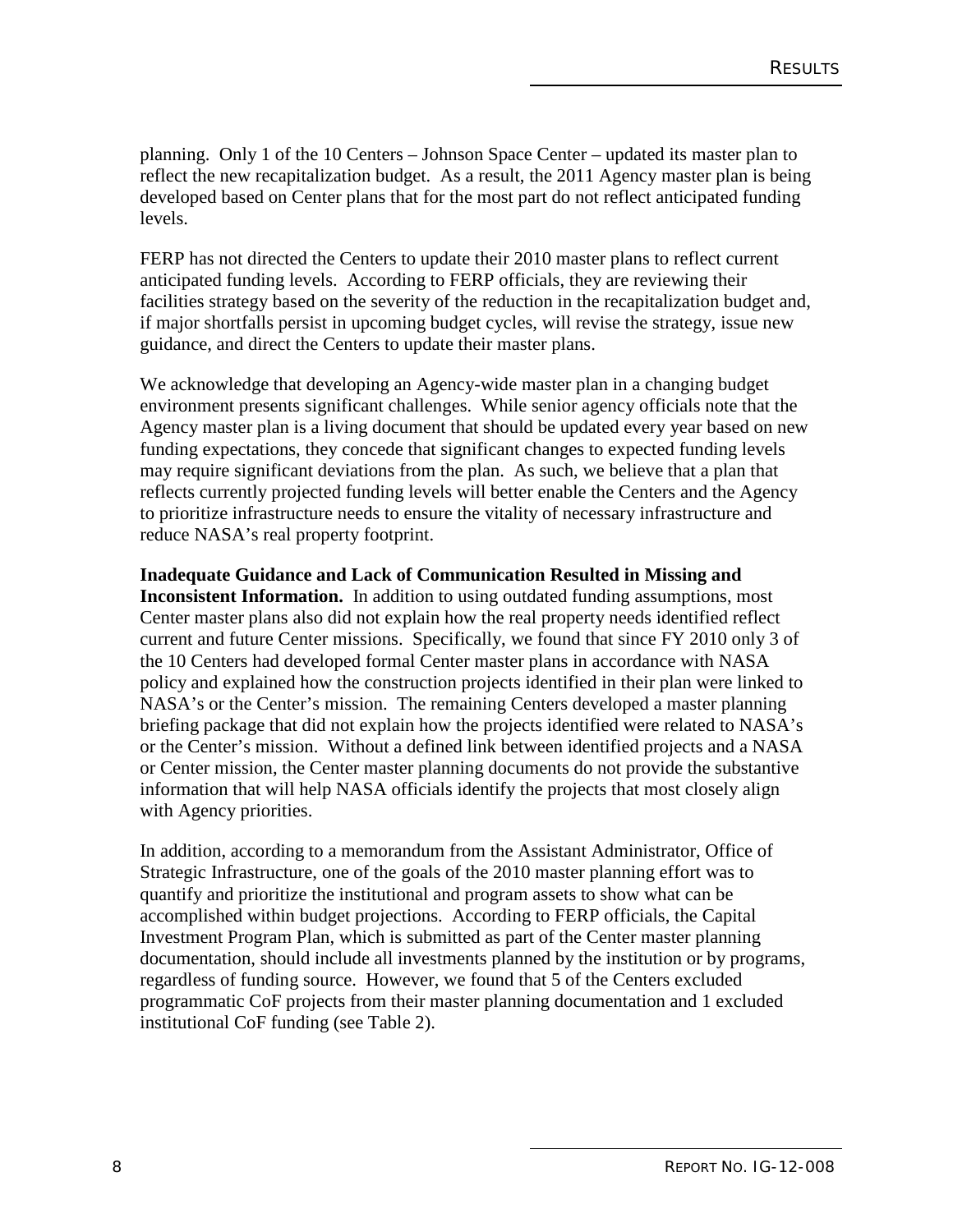| Table 2: Variances among Center Master Planning Documentation <sup>a</sup> |                                                                        |                                                     |                                                                            |  |
|----------------------------------------------------------------------------|------------------------------------------------------------------------|-----------------------------------------------------|----------------------------------------------------------------------------|--|
| <b>NASA Center</b>                                                         | <b>Formal Center</b><br><b>Master Plan</b><br>updated since FY<br>2010 | <b>Projects Linked</b><br>to NASA<br><b>Mission</b> | <b>Types of</b><br><b>Projects/Funding</b><br><b>Excluded</b> <sup>a</sup> |  |
| <b>Ames Research Center</b>                                                | No                                                                     | No.                                                 | Programmatic CoF                                                           |  |
| Dryden Flight Research Center                                              | No.                                                                    | No                                                  | None                                                                       |  |
| Glenn Research Center                                                      | No                                                                     | No                                                  | None                                                                       |  |
| Goddard Space Flight Center <sup>b</sup>                                   | No                                                                     | No.                                                 | Programmatic CoF                                                           |  |
| <b>Jet Propulsion Laboratory</b>                                           | Yes <sup>c</sup>                                                       | Yes                                                 | None                                                                       |  |
| Johnson Space Center                                                       | No                                                                     | No                                                  | None                                                                       |  |
| Kennedy Space Center <sup>d</sup>                                          | No.                                                                    | N <sub>0</sub>                                      | Programmatic CoF                                                           |  |
| <b>Langley Research Center</b>                                             | Yes                                                                    | Yes                                                 | Programmatic CoF                                                           |  |
| Marshall Space Flight Center                                               | No.                                                                    | No                                                  | Institutional CoF<br>Programmatic CoF                                      |  |
| Stennis Space Center                                                       | Yes                                                                    | Yes                                                 | None                                                                       |  |

<sup>a</sup> Data obtained from the Center Master Plans, leadership briefings, and Capital Investment Program Plans, presented to NASA Headquarters for the 2010 master planning initiative.

<sup>b</sup> Goddard officials stated that they did not include programmatic CoF projects because they did not anticipate any new construction for any new capability for their Center.

 $\epsilon$  Jet Propulsion Laboratory only included recapitalization projects in their Center Master Plan per direction from NASA Headquarters, but each type of project was included in their Capital Investment Program Plan.

<sup>d</sup> Kennedy Space Center submitted a 10-year plan, instead of a 20-year plan required by NASA policy.

To some extent, these inconsistencies were the result of inadequate guidance from Headquarters to the Centers regarding the elements that should be included in the Center master plans. Specifically, FERP officials provided the Centers with master planning guidance in the form of assorted e-mails, verbal instructions, and presentation slides. While some Centers believed the guidance was sufficient, officials from 4 of the 10 Centers stated that the piece-meal method in which the guidance was disseminated led to confusion about the requirements.

In addition, officials we spoke with at 5 of the 10 Centers reported that communication between Center facilities offices and the Mission Directorates was inadequate. For example, Kennedy Space Center and Goddard Space Flight Center officials stated that their program offices do not coordinate with the Center facility offices in a timely manner once they become aware of a potential need. According to Center officials, the delays in coordinating with Center facilities offices limit the potential options available to address programmatic facility needs.

Center officials also told us they excluded from their plans much of the information related to programmatic CoF because they were unclear about the long-term mission needs of particular projects. For example, although we found Dryden Flight Research Center included some programmatic projects in their plans, Center officials stated that it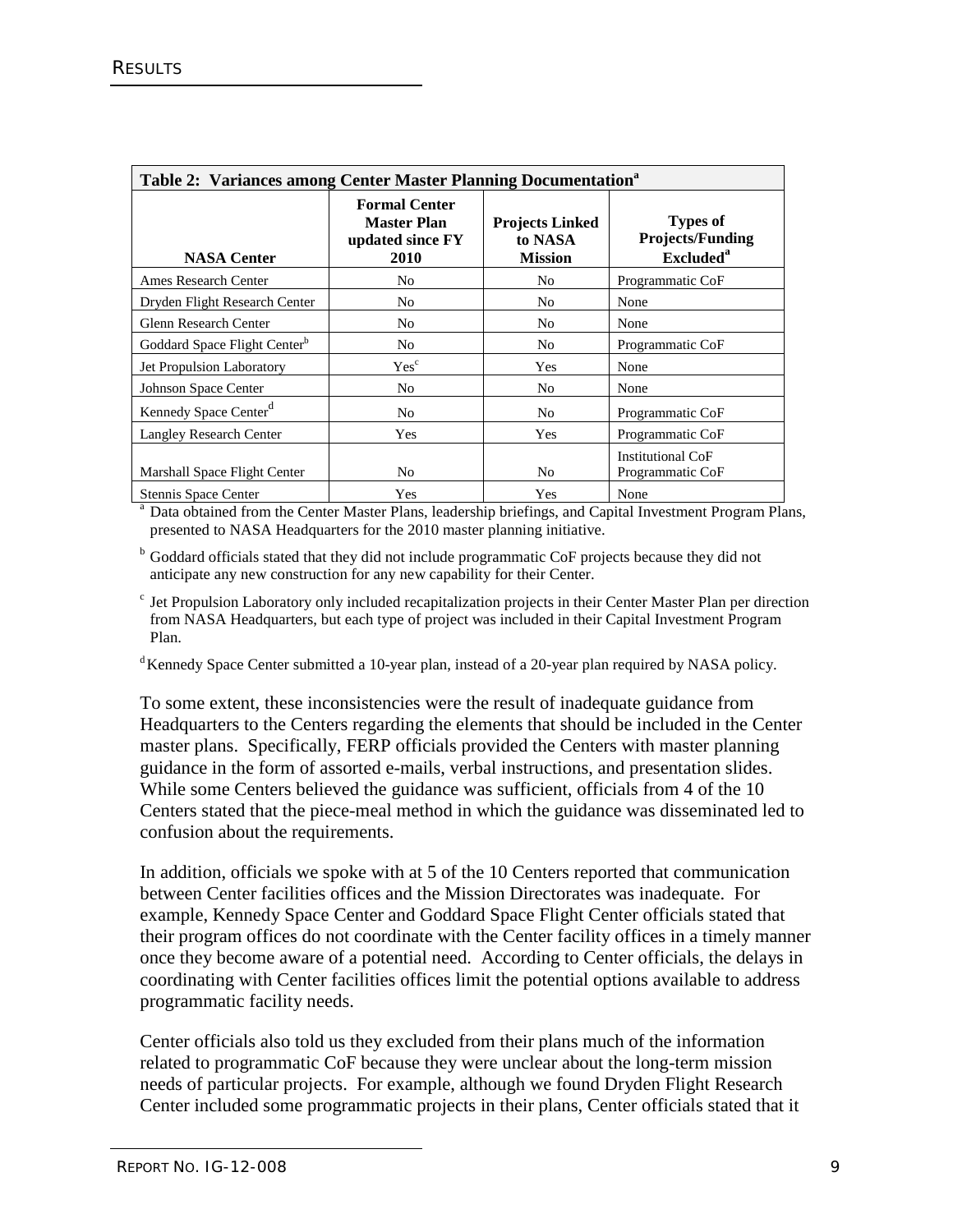was difficult to obtain project requirements from the Aeronautics Research Mission Directorate because the Directorate did not have a 10–20 year road map to indicate future needs.

According to FERP officials, the Agency master plan is intended to identify the overall direction for the Centers and not necessarily include a comprehensive list of CoF projects. However, in our judgment without the inclusion of all types of construction projects, Center plans will not reflect the full scope of construction activities planned by the Centers. Therefore, the resulting Agency master plan may underestimate the amount of funds needed to execute the plan by hundreds of millions of dollars over the 20-year planning period. Moreover, without consistent and complete Center plans, the Agencywide master plan may not provide NASA managers with comprehensive and reliable information to make strategic Agency-wide real property decisions to support NASA's missions.

#### **Not All Centers Are on Track to Meet the Agency's Goals for Reducing NASA's Real Property "Footprint"**

As shown in Table 3, the total square footage of NASA's facilities grew by approximately 2.8 million square feet since FY 2003 due to new construction and real property transfers from other Agencies.<sup>[12](#page-21-0)</sup> Since FY 2009, the total square footage has increased by 1.7 million square feet; however, that increase is due almost entirely to the transfer of a 1.6 million square foot facility to Stennis Space Center from the Army in 2011, as a result of the Base Realignment and Closure process.

<span id="page-21-0"></span><sup>&</sup>lt;sup>12</sup> Since the most recently completed CoF budgeting cycle covered FY 2013, and because construction projects cover multiple years, we chose 2003 as a starting point to provide a 10-year outlook for our analysis.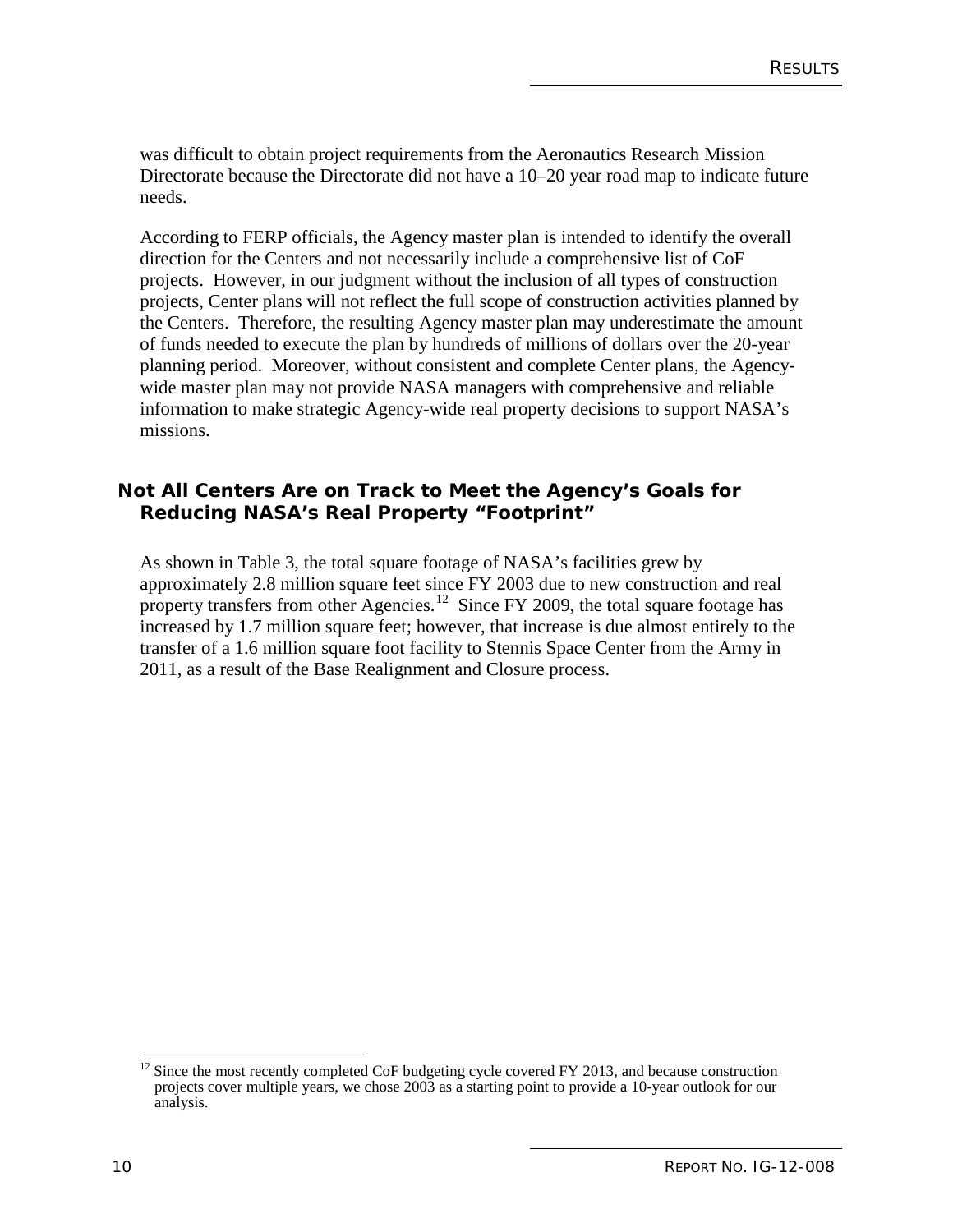| Planned Changes from FY 2013 through FY 2020 <sup>a</sup> |                              |                                                 |                                                        |                                                 |
|-----------------------------------------------------------|------------------------------|-------------------------------------------------|--------------------------------------------------------|-------------------------------------------------|
|                                                           |                              | <b>Square Footage Increases/</b><br>(Decreases) | <b>Plan to Meet</b><br><b>10 Percent</b><br><b>CRV</b> | <b>Planned CRV</b><br>Increases/<br>(Decreases) |
| <b>NASA Center</b>                                        | $\text{FYs } 2003 -$<br>2008 | $FYs 2009 -$<br>2011                            | <b>Reduction</b><br>by 2020                            | $FYs 2013 -$<br>2020 <sup>b</sup>               |
| <b>Ames Research Center</b>                               | 103,568                      | (148, 304)                                      | Yes                                                    | (17.3%)                                         |
| Dryden Flight Research Center                             | 426,478                      | 26,000                                          | N <sub>0</sub>                                         | $(5.6\%)$                                       |
| Glenn Research Center                                     | (11, 972)                    | (445, 561)                                      | <b>Yes</b>                                             | $(10.0\%)$                                      |
| Goddard Space Flight Center                               | (6,027)                      | 204,027                                         | N <sub>0</sub>                                         | $(3.5\%)$                                       |
| Jet Propulsion Laboratory                                 | (36,298)                     | 190,936                                         | N <sub>0</sub>                                         | 7.6%                                            |
| Johnson Space Center                                      | 94,159                       | (60, 613)                                       | N <sub>0</sub>                                         | $(6.8\%)$                                       |
| Kennedy Space Center                                      | 201,498                      | (75,806)                                        | N <sub>0</sub>                                         | $(5.1\%)$                                       |
| <b>Langley Research Center</b>                            | (131,219)                    | (17, 176)                                       | <b>Yes</b>                                             | $(15.0\%)$                                      |
| Marshall Space Flight Center                              | 202,707                      | 9,852                                           | <b>Yes</b>                                             | $(11.7\%)$                                      |
| Stennis Space Center                                      | 258,668                      | $1,981,863$ <sup>c</sup>                        | Yes                                                    | $(10.0\%)$                                      |
| <b>Square Footage Increase</b>                            | 1,101,562                    | 1,665,218                                       |                                                        |                                                 |
| Total Increase FY 2003 -2011<br>2,766,780                 |                              |                                                 |                                                        |                                                 |
| <b>Average CRV Reduction</b>                              |                              |                                                 |                                                        | $(7.7\%)$                                       |

# **Table 3: Center Square Footage Changes FY 2003 through FY 2011 and CRV Goals and**

<sup>a</sup> Data provided by the Centers.

 $b$  Data obtained from master planning briefing packages presented to NASA Headquarters for the 2010 master planning initiative.

<sup>c</sup> In 2011, Stennis Space Center took possession of the former Mississippi Army Ammunition Plant, a 1.6 million square foot facility, from the U.S. Army as a result of the Base Realignment and Closure process.

Nevertheless, NASA's goal is to reduce its overall footprint and the Agency has taken steps toward this goal. For example, according to FERP officials, since FY 2005 NASA has disposed of 645 buildings and structures with a total CRV of \$931.5 million.<sup>[13](#page-22-0)</sup> This represents a reduction of approximately 13 percent of NASA's total buildings and structures. In addition, NASA is currently in the process of disposing of six sites through transfers and sales to other entities. Furthermore, between 2011 and 2015 NASA has more than 140 demolition projects planned, including infrastructure that will not be needed now that the Space Shuttle Program has ended.

<span id="page-22-0"></span><sup>&</sup>lt;sup>13</sup> The Agency uses CRV to measure facility reduction progress because it better reflects certain high-dollar NASA assets. For example, many of the Agency's large capabilities – such as test stands, launch pads, and underground utilities – do not have square footage directly associated with them. Accordingly, tracking progress by reduction in square footage would not capture changes relating to these types of assets. However, some Center officials we spoke with questioned the use of the CRV metric because it is an escalated value, does not represent actual replacement cost, and does not consider mission requirements. Agency officials told us they are evaluating other units of measurement that may better reflect their goals.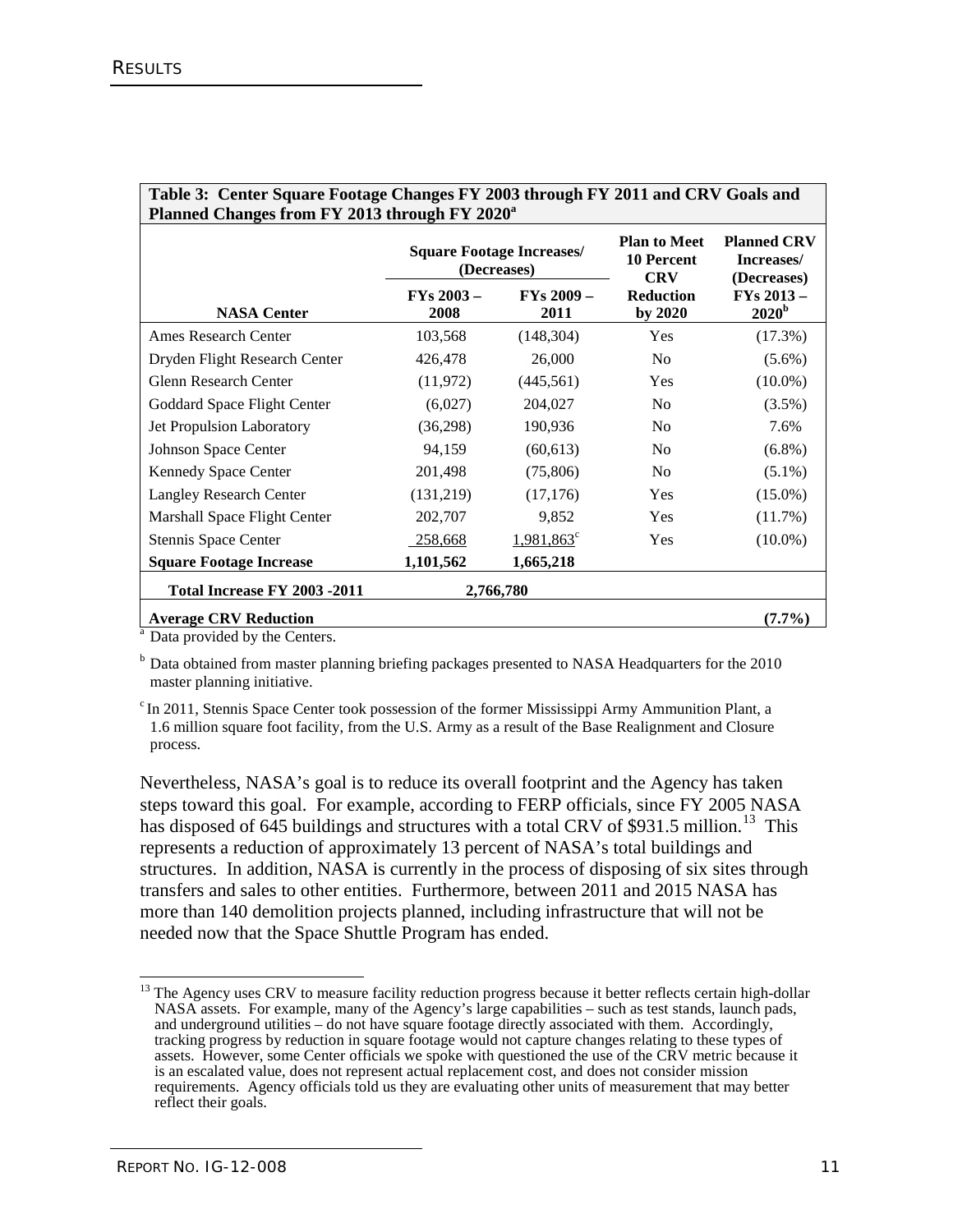We found that not all Centers are on track to meet the Agency's goals for reducing its real property footprint. Specifically, as part of the 2010 master planning initiative the FERP Division instructed the Centers to produce plans that reflect a reduction in their CRVs of 10 percent by 2020. However, only 5 of the 10 Centers reported that they would be able to meet this goal (see Table 3).

Some Centers stated that they are not able to meet the Agency's real property reduction goal because they are reluctant to dispose of property they believe may be needed for future missions. For example, officials from the Kennedy and Johnson Space Centers said that mission uncertainties involving human space exploration after retirement of the Space Shuttle program have resulted in their reluctance to meet the CRV reduction goals because they are not sure what facilities may be needed for the next space launch program. Johnson Space Center officials also noted that the majority of the Center's CRV is represented by multi-program facilities, which prevent them from targeting these facilities for disposal. In addition, Center officials noted that because some of the aeronautics and research Centers were unaffected by the retirement of the Shuttle Program their missions continue to grow.

According to FERP officials, the Agency's efforts to reduce its real property is challenging because there is no document that identifies the key missions, technologies, and programs that NASA intends to pursue over the next 20 to 30 years. Although the overall NASA strategic plan discusses NASA goals at a very high level, according to FERP officials it is not specific enough to provide facilities planners with sufficient information to develop plans at the Center level. In the absence of a strategy that describes the Agency's major endeavors and the major capabilities the Agency must maintain, expand, or reduce to pursue those endeavors, master planners said they must work from Center "best guesses." This in turn results in a conservative "keep it in case we need it" approach to master planning rather than one that proactively reconfigures the Agency's infrastructure to meet specific mission requirements.

Given the varying missions of each Center, requiring the same "across the board" 10 percent CRV reduction from each Center does not give adequate weight to the Centers' differing mission-related requirements. Moreover, applying the same "across the board" criteria ignores the possibility that some Centers may be in a position to achieve CRV reductions that exceed the 10 percent Agency goal. Therefore, we believe it will be difficult for the Agency to achieve its future CRV reduction goals without a strategy that better balances its CRV reduction criteria with the mission needs of the individual Centers, especially given the significant reductions to the proposed recapitalization budget.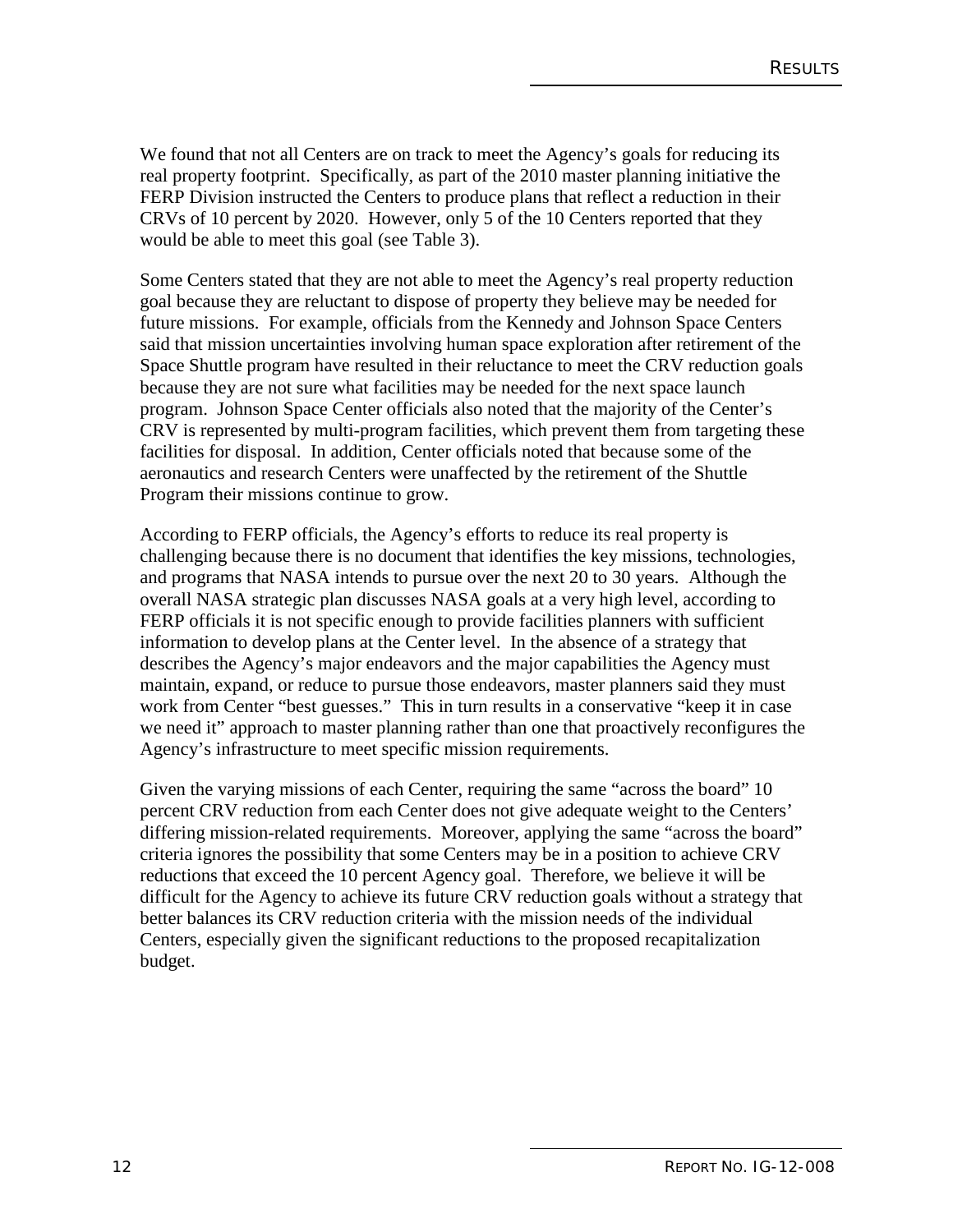# **Institutional CoF Prioritization Process Discouraged Some Centers from Submitting Their Top Priorities for Funding**

The institutional construction projects that make up the individual Center master plans are budgeted through the annual CoF prioritization process and the 5-year recapitalization program. During our audit, officials from 6 of the 10 Centers stated that the way in which NASA structured the CoF prioritization process sometimes caused Centers not to submit their top infrastructure priorities (see Table 4). Instead, to ensure that their Centers were able to compete with other Centers for funding, Centers submitted projects they believed would be competitive based on the guidelines provided by Headquarters. Specifically, these officials reported that NASA's process is overly restrictive and that the requirements change too frequently.

┑

| <b>Table 4: Institutional CoF Projects Submitted May Not Always</b> |                                                                                                        |  |  |
|---------------------------------------------------------------------|--------------------------------------------------------------------------------------------------------|--|--|
| <b>Reflect Actual Center Top Priorities</b>                         |                                                                                                        |  |  |
| <b>NASA Center</b>                                                  | Data Call Criteria Restricted<br><b>Centers from Submitting their</b><br><b>Top Center Priorities?</b> |  |  |
| Ames Research Center                                                | Yes                                                                                                    |  |  |
| Dryden Flight Research Center                                       | Yes                                                                                                    |  |  |
| Glenn Research Center                                               | N <sub>0</sub>                                                                                         |  |  |
| Goddard Space Flight Center                                         | No                                                                                                     |  |  |
| <b>Jet Propulsion Laboratory</b>                                    | N <sub>0</sub>                                                                                         |  |  |
| <b>Johnson Space Center</b>                                         | N <sub>0</sub>                                                                                         |  |  |
| <b>Kennedy Space Center</b>                                         | Yes                                                                                                    |  |  |
| <b>Langley Research Center</b>                                      | Yes                                                                                                    |  |  |
| Marshall Space Flight Center                                        | Yes                                                                                                    |  |  |
| <b>Stennis Space Center</b>                                         | Yes                                                                                                    |  |  |

The institutional CoF prioritization process categorizes and prioritizes Center projects by using a risk-based matrix, essentially a scoring system for facilities projects based on probability and consequence of occurrence, with the highest possible score of 5 for very high consequence by 5 for very high probability. For facilities projects to compete effectively for CoF funding, they have to score a high rating on the risk-based matrix, meaning that their failure has a high probability of catastrophic consequences in the near term.

In addition to the risk-based matrix score, Headquarters further assesses CoF projects using secondary factors to prioritize among projects that have the same risk-based matrix score. These factors may include improved life-cycle costs; Center priority; and health, safety, and security and these factors may vary from year-to-year. Center officials told us the variable nature of these factors makes it difficult to incorporate them into planning for projects. In addition, although the CoF prioritization process occurs annually, we found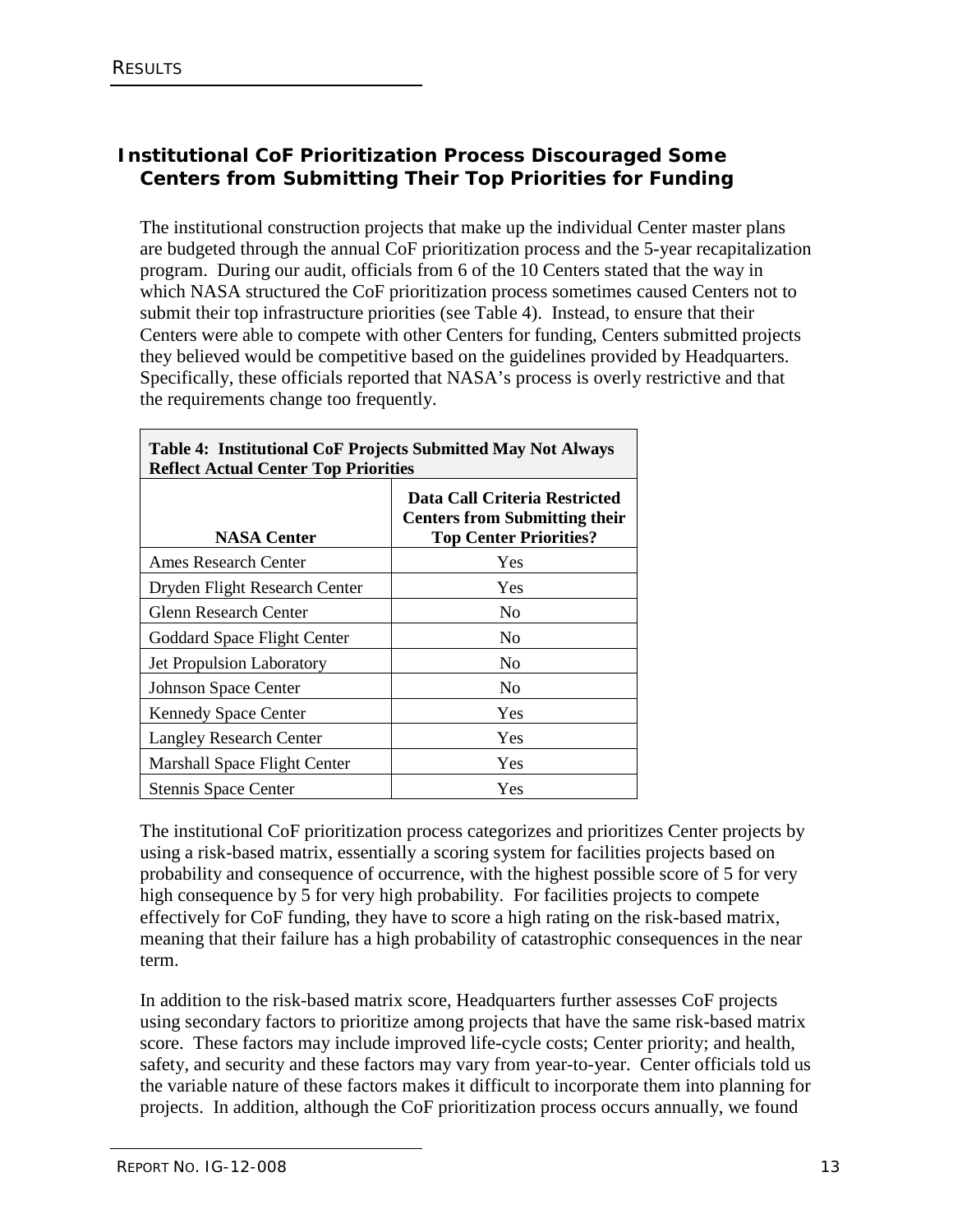that the process was not documented in NASA policy and that the submission requirements varied from year-to-year, making it difficult for Centers to effectively plan use of their CoF funding.

According to Center officials, the use of the risk-based matrix coupled with secondary requirements that change frequently, forces them to submit the projects that are the most competitive instead of the projects Center officials believe are their highest priorities. Consequently, some Center officials said that they often prioritize projects based on the most degraded facilities rather than on what would be most useful for the Centers in meeting programmatic and Agency missions. According to FERP officials, the Centers are not restricted from submitting their top Center priorities, and noted that the annual CoF guidance requests that each Center submit an unconstrained list of institutional projects to support near term infrastructure requirements. However, Center officials said that the time and effort required to prepare an unconstrained list of projects is not worthwhile given the low likelihood such projects would be considered for funding.

FERP officials told us that the CoF prioritization process was established to identify the Agency's greatest needs and said they believe the process adequately accomplishes this goal, especially in light of the limited amount of CoF funding available.

We acknowledge the need for appropriate oversight of the Centers' CoF project requests to ensure that Agency-wide mission needs are met. We also realize that NASA is faced with challenging decisions when prioritizing institutional needs across the Agency. However, in our judgment a prioritization process that discourages Centers from submitting their top priorities – whether or not these priorities are ultimately funded – leaves NASA managers without key information needed to assess and prioritize the real property needs of the Agency.

During the course of our audit, NASA Headquarters and Center officials revised the institutional CoF prioritization process for FY 2014. The revised process retains the riskbased matrix, but also solicits information regarding such factors as mission dependency, Center priority, and facility/system condition. Center officials believe the new process will be an improvement because the new guidance provides additional detail on assessing projects and includes risk assessment measures for the Centers to use when identifying  $\overline{\text{risk}}$  and probability.<sup>[14](#page-25-0)</sup> We believe these improvements to the CoF prioritization process are positive developments that will enable the Centers to better prioritize CoF projects based on a wider range of information. In our judgment, updating the new prioritization process in NASA policy would help facilitate implementation.

<span id="page-25-0"></span><sup>&</sup>lt;sup>14</sup> In August 2011, the OIG reported that the data in NASA's primary system for rating mission dependency and facility condition was unreliable for evaluating NASA's real property assets. Based on that report, NASA management is making improvements to the guidance and process for rating mission dependency and facility condition. Report No. IG-11-024, "NASA Infrastructure and Facilities: Assessment of Data Used to Manage Real Property Assets," August 4, 2011.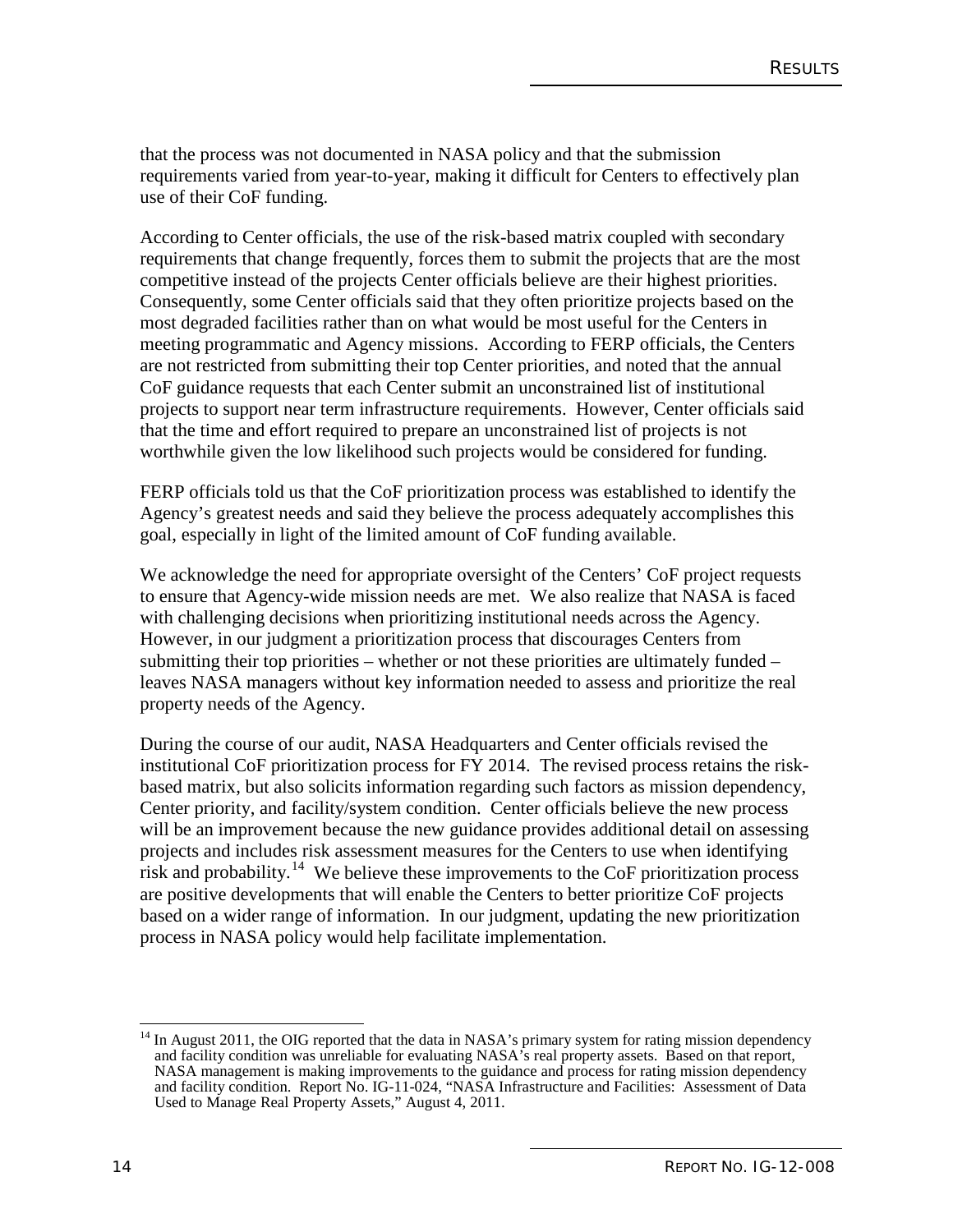# **Conclusion**

NASA faces significant infrastructure challenges as it works to meet current and future mission requirements and to comply with the 2010 NASA Authorization Act directive to reduce the Agency's infrastructure to meet current and future missions and expected funding levels. Given these challenges, the Agency must effectively plan and prioritize its infrastructure needs. While development of NASA's first Agency-wide master plan is a positive step toward addressing these challenges, we believe improved guidance is needed to facilitate the development of future updates to the plan. Moreover, until NASA develops a plan that reflects current anticipated funding levels and is fully representative of the needs of the Agency and the Centers, it will be challenging for the Agency to prioritize its needs to ensure the vitality of its infrastructure and reduce its real property footprint. In addition, we question NASA's "across the board" real property reduction strategy that requires the same level of reduction from each Center regardless of their individual missions. We believe that with improved guidance on the Center master planning process and the institutional CoF prioritization process, NASA will be in a better position to produce a more comprehensive Agency master plan, which will support NASA officials in making strategic decisions regarding its real property assets, especially those decisions involving trade-offs between Centers.

## **Recommendations, Management's Response, and Evaluation of Management's Response**

During our audit, NASA Headquarters and Center officials revised the institutional CoF prioritization process for FY 2014 to allow Center officials to prioritize CoF projects based on a wider range of information. In our judgment, stabilizing and documenting the new prioritization process in NASA policy will help facilitate its implementation.

We recommend that the Assistant Administrator for the Mission Support Directorate direct the FERP Division to take the following actions to further improve NASA's ability to make strategic decisions regarding management of its real property.

**Recommendation 1.** Provide clear guidance to the Centers on the information that should be included in Center master plans to ensure that key information is captured and consistent for all Centers. Information should include, at minimum, clear linkages between projects and Agency or Center goals, as well as information on all major institutional and programmatic CoF projects.

**Management's Response.** The Associate Administrator for the Mission Support Directorate concurred with our recommendation, stating that he had directed the Assistant Administrator for Strategic Infrastructure to review and revise existing policies and processes to ensure that clear, consistent guidance is communicated to the Centers. He further stated that the Directorate is in the process of revising NPR 8810.1, Master Planning Procedural Requirements, to include changes that will outline clear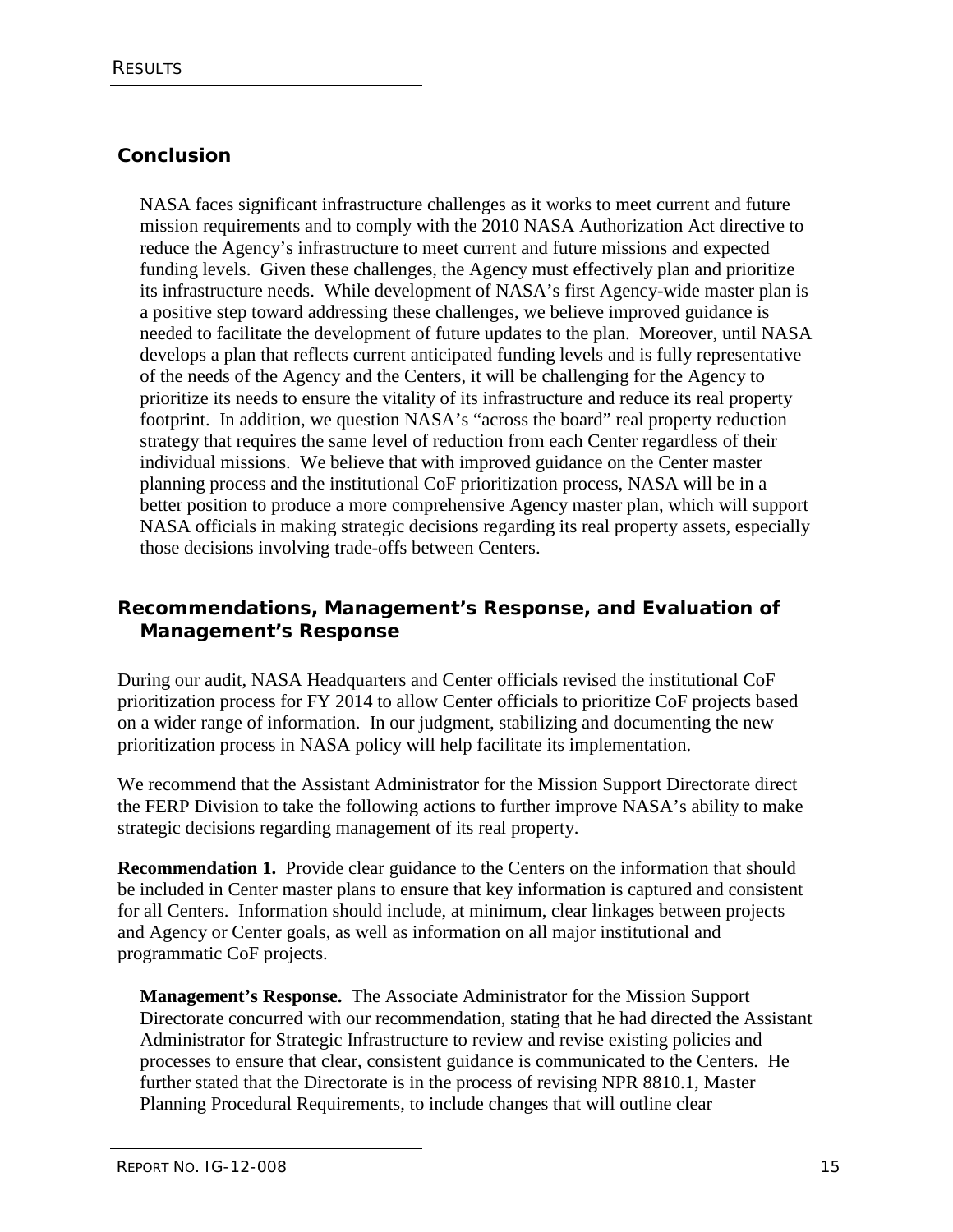requirements for Center master planning. Currently NPR 8810 is on the Agency review calendar for December 2011, and the Associate Administrator anticipates its approval by March 2012.

**Evaluation of Management's Response.** Management's proposed actions are responsive; therefore, the recommendation is resolved and will be closed upon verification and completion of the corrective actions.

**Recommendation 2.** Ensure plans to reduce the Agency's real property footprint more fully consider the specific missions of the individual Centers when setting real property reduction requirements.

**Management's Response.** The Associate Administrator concurred, stating that he has directed the Assistant Administrator for Strategic Infrastructure to ensure that Centerspecific missions are considered when setting real property reduction requirements. He further stated that he will review the metrics for real property reductions and provide new guidance that will accommodate individual Center missions and real property attributes.

**Evaluation of Management's Response.** Management's proposed actions are responsive; therefore, the recommendation is resolved and will be closed upon verification and completion of the corrective actions.

**Recommendation 3.** Update NASA policy to better reflect the current risk-based process for prioritizing institutional CoF projects.

**Management's Response.** The Associate Administrator concurred, stating that the Assistant Administrator for Strategic Infrastructure is in the process of updating NPR 8820.2F, Facility Project Requirements, to better reflect the budget formulation and risk-based process currently used for prioritizing CoF projects. He stated that he anticipates the NPR will be finalized by January 31, 2013.

**Evaluation of Management's Response.** Management's proposed actions are responsive; therefore, the recommendation is resolved and will be closed upon verification and completion of the corrective actions.

#### **Other Matters**

In his response to a draft of this report, the Associate Administrator stated that the OIG's failure to make many of his office's requested changes resulted in a report "that contains many inaccuracies." Therefore, the Associate Administrator said, "while I concur with the recommendations, it should be noted that I do not concur with the report itself."

He specifically mentions in his response the OIG's conclusion that the master planning process is based on funding assumptions that are no longer valid. He noted that in its technical comments his office had informed the OIG that the funding assumptions for the current Agency master plan were valid when the Centers began developing their plans, and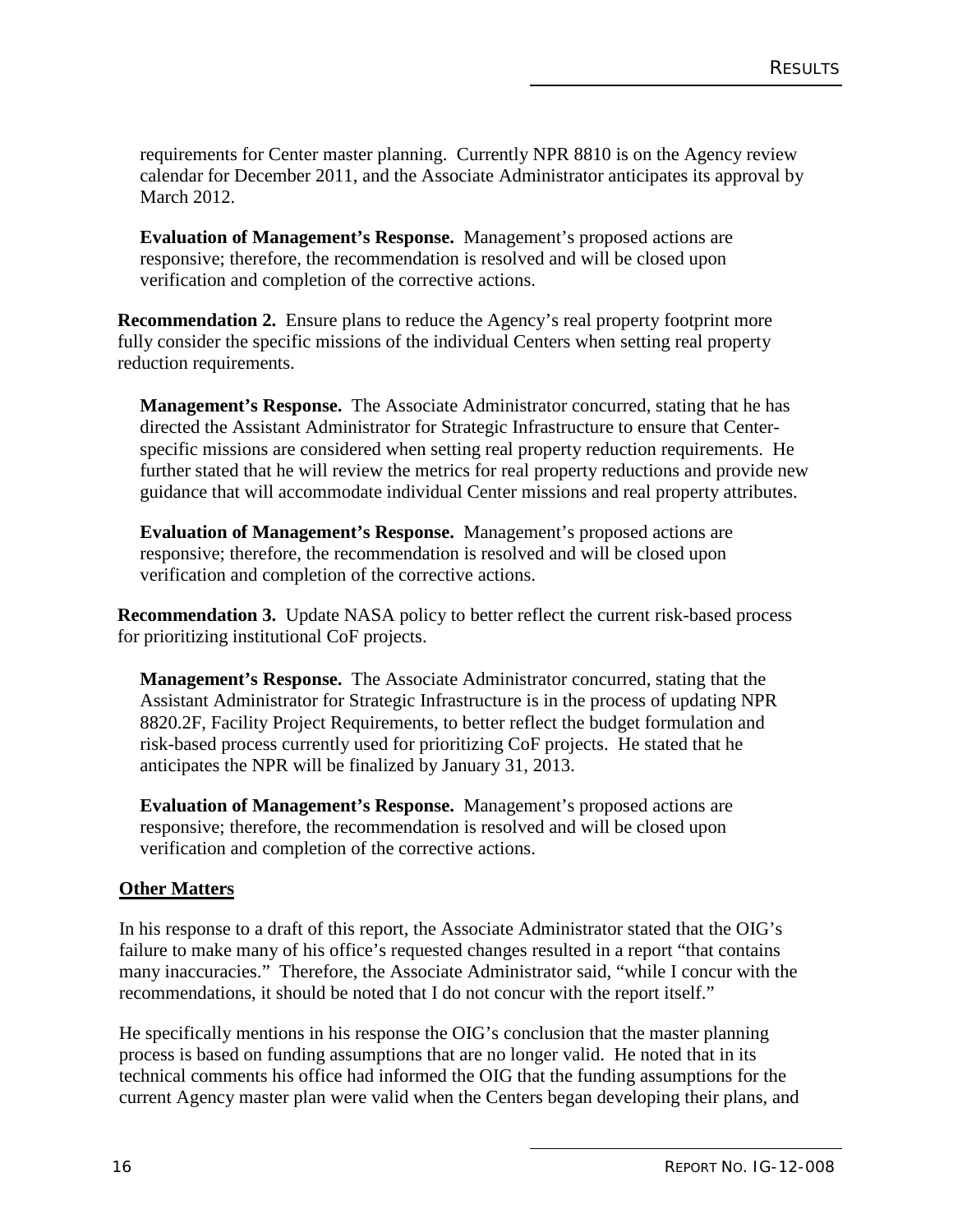that the current Agency master plan would serve as a baseline from which NASA can make deviations and decisions on future investments.

We strongly disagree with the Associate Administrator's assertion that our report contains inaccurate information. Consistent with our usual process, we carefully considered management's technical comments to our draft and incorporated the information where appropriate. In addition, we followed the quality control procedures required by Federal government auditing standards, including submitting the report for an independent verification of the findings and supporting evidence.

With regard to the example cited by the Associate Administrator, we agree that the Center master plans were developed based on funding assumptions valid at the time the plans were prepared, and we do not suggest otherwise in the report. Rather, the report simply points out that given the magnitude of the subsequent funding reductions, a master plan that reflects the projected funding levels expected in FYs 2013 through 2017 would better enable the Centers and the Agency to develop realistic plans to ensure the vitality of necessary infrastructure and reduce NASA's real property footprint. Moreover, we specifically noted in the report that NASA officials expect that the Agency-wide master plan will provide a baseline to guide planning for the infrastructure needed to meet mission requirements.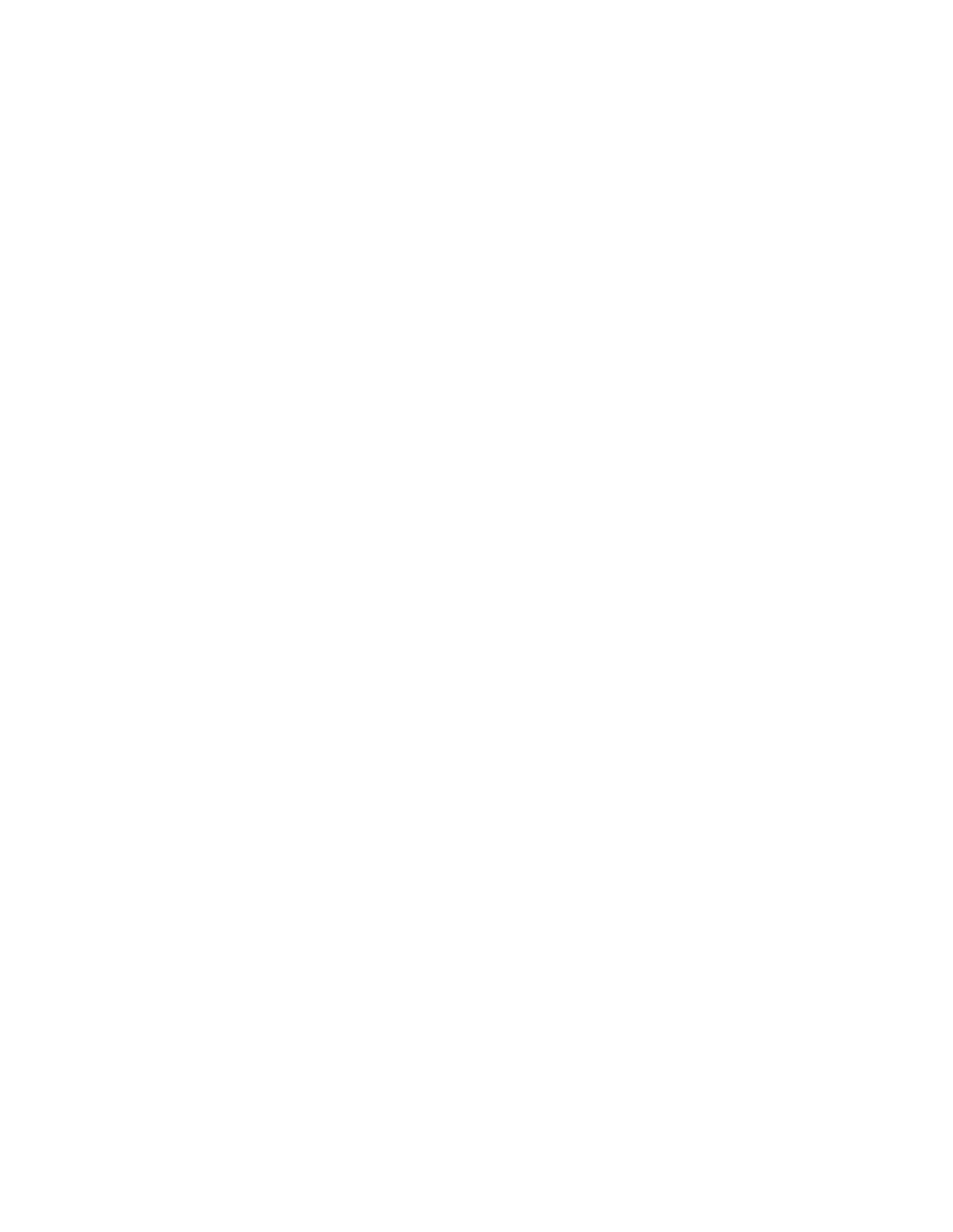# **APPENDIX A**

# **Scope and Methodology**

We performed this audit from February 2011 through November 2011 in accordance with generally accepted government auditing standards. Those standards require that we plan and perform the audit to obtain sufficient, appropriate evidence to provide a reasonable basis for our findings and conclusion based on our audit objectives. We believe that the evidence obtained provides a reasonable basis for our findings and conclusions based on our audit objectives. Our announced objectives included determining whether NASA has effective plans and processes in place to appropriately identify, prioritize, and administer construction projects in a manner that enhances the Agency's ability to meet current and future mission requirements.

We performed work at NASA Headquarters, FERP Division, and Marshall Space Flight Center. We also sent a questionnaire and data call to the other nine NASA Centers:

- Ames Research Center
- Dryden Flight Research Center
- Glenn Research Center
- Goddard Space Flight Center
- Jet Propulsion Lab
- Johnson Space Center
- Kennedy Space Center
- Langley Research Center
- Stennis Space Center

We reviewed Federal and NASA policies and regulations to determine the requirements and criteria for assessing master planning documents and requirements for identifying and prioritizing CoF projects. The documents we reviewed included select NASA Center internal institutional CoF project requests as well as:

"NASA Authorization Act of 2010," Title XI, Public Law 111-267, October 2010

National Research Council, "Investments in Federal Facilities: Asset Management Strategies for the 21st Century," 2004

NASA's Strategic Plan, 2011

NASA Policy Directive (NPD) 8820.2C, "Design and Construction of Facilities," June 13, 2006

NPR 8810.1, "Master Planning Procedural Requirements," April 28, 2005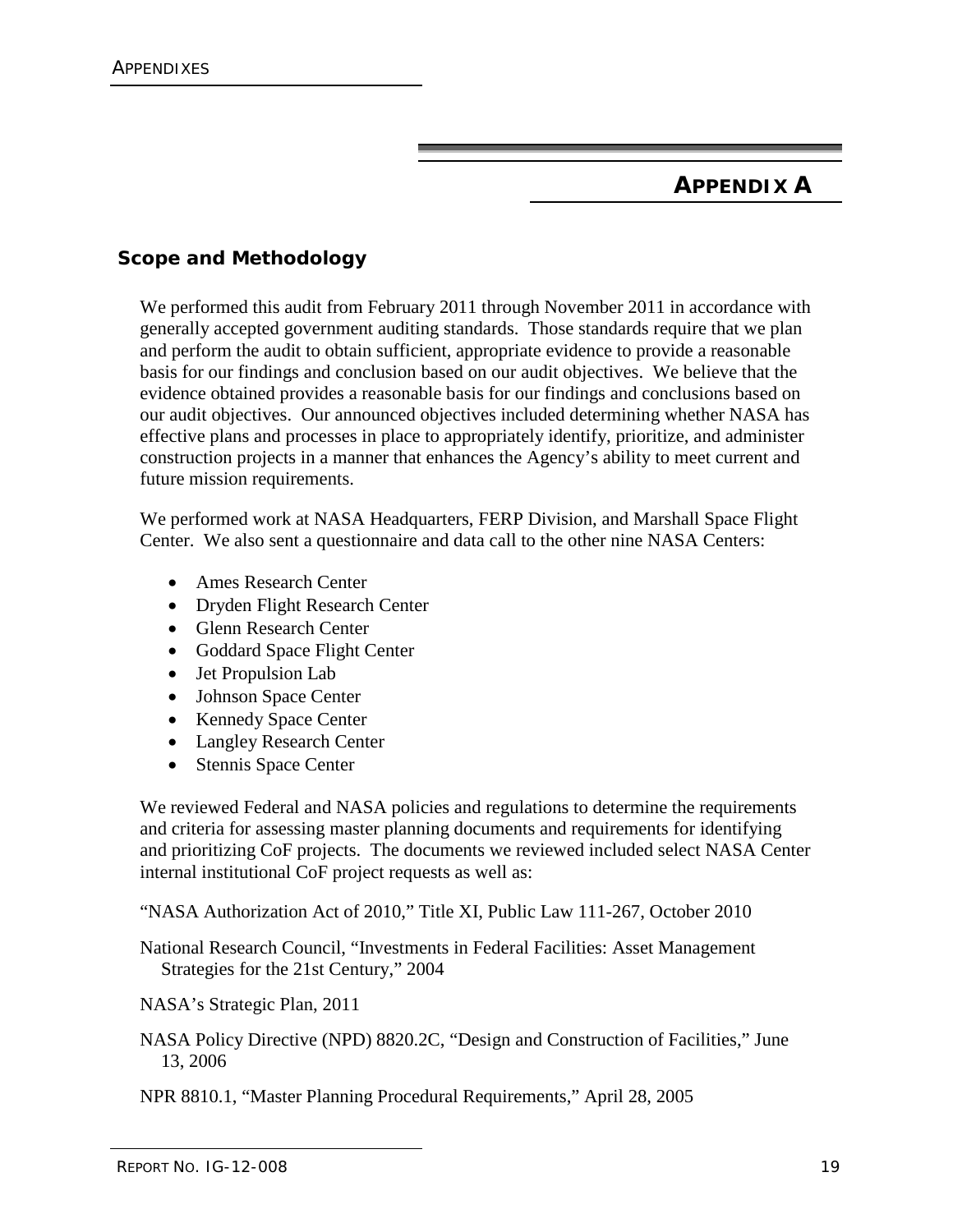NPR 8810.2A, "Master Planning for Real Property," December 09, 2009

NPR 8820.2F, "Facility Project Requirements," January 28, 2008

"NASA's Real Property Management Plan," November 2004

We distributed a questionnaire to the Centers listed above, inquiring about each Center's master planning process and their identification and prioritization process for CoF projects. We reviewed two documents that Headquarters required the Centers to develop as part of the FY 2010 master planning initiative: leadership briefing and Capital Investment Program Plan. The leadership briefing is a summarized version of a formal Center master plan in presentation slide format, and included a summary of metrics. The Capital Investment Program Plan incorporated what the Center expects to spend over the next 20 years, and should identify all investments planned by the institution or by programs regardless of funding source. In addition, we reviewed NASA's FY 2010 through FY 2014 Capital Facilities Investment Program Data Call. We interviewed representatives from the FERP Division to identify and discuss implementation of NASA's master planning procedural requirements, NPR 8810.1. We also contacted officials with the Centers' Facilities Management Offices to gain an understanding of each Center's process for the master planning initiative.

**Use of Computer-Processed Data.** We used computer-processed data to perform this audit. We collected computer-processed data from the NASA Centers in the form of their master planning documentation developed during FY 2010. Specifically, we collected Capital Investment Program Plans from the NASA Centers developed for FY 2013 through FY 2032. The Capital Investment Program Plan is maintained in Microsoft Excel format and can therefore be classified as computer-processed data. However, for our audit objectives we only reviewed the data to determine what types of projects the Centers included in their Capital Investment Program Plan (i.e., institutional and programmatic CoF projects, and recapitalization projects). Therefore, we did not rely solely on the computer-processed data to support our findings, conclusions, or recommendations.

#### **Review of Internal Controls**

We reviewed and evaluated the internal controls associated with developing the required Center master planning documents and identifying and prioritizing institutional CoF projects. Our review included a review and evaluation of the oversight and guidance provided by the FERP Division, to the Centers for these areas. We also reviewed the internal controls associated with the processes used by NASA Headquarters to prioritize Center CoF projects for funding. We found deficiencies in these areas, as discussed in this report.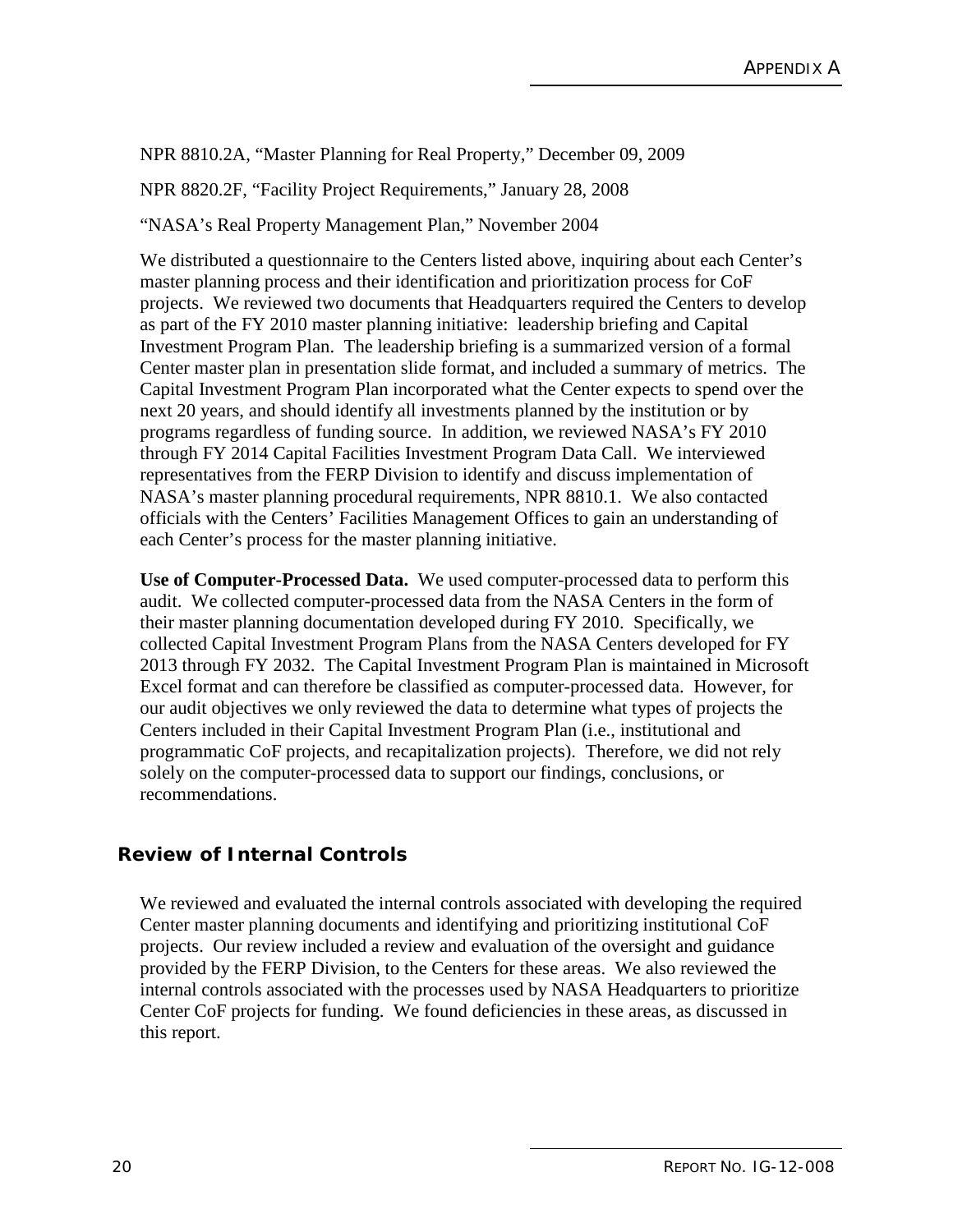## **Prior Coverage**

During the last 5 years, the NASA Office of Inspector General (OIG), the GAO, and the National Research Council have issued four reports of particular relevance to the subject of this report. Unrestricted reports can be accessed over the Internet at <http://oig.nasa.gov/audits/reports/FY11> (NASA OIG), [http://www.gao.gov](http://www.gao.gov/) (GAO), and <http://www.nap.edu/> (National Research Council).

#### NASA Office of Inspector General

"NASA Infrastructure And Facilities: Assessment of Data Used to Manage Real Property Assets" (IG-11-024, August 4, 2011)

"NASA's Hanger One Re-Siding Project" (IG-11-020, June 22, 2011)

#### Government Accountability Office

"High Risk Series: Federal Real Property: Progress Made Toward Addressing Problems, but Underlying Obstacles Continue to Hamper Reform" (GAO-07-349, April 2007)

#### National Research Council

"Investments in Federal Facilities: Asset Management Strategies for the 21st Century" (2004)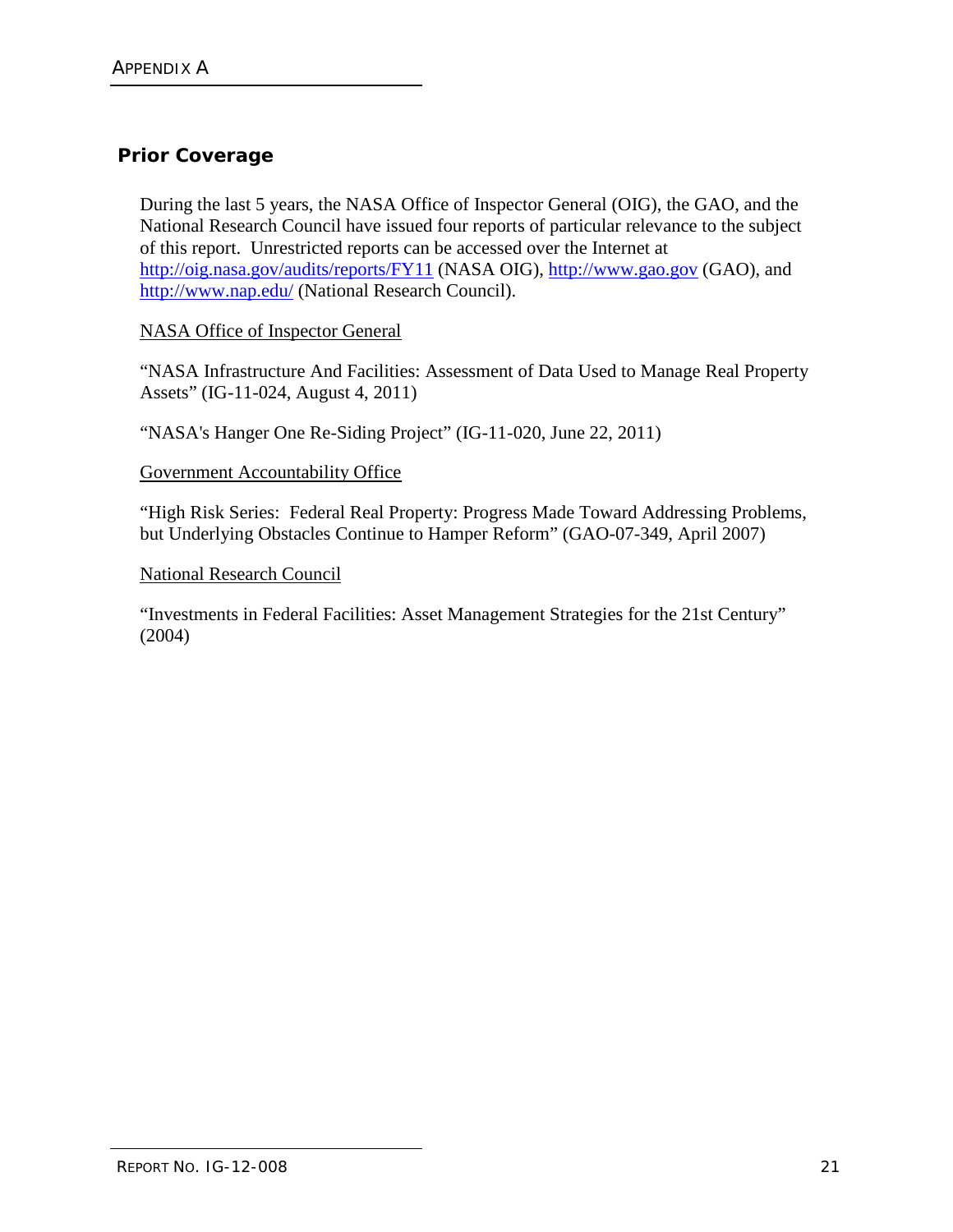## **MANAGEMENT COMMENTS**

National Aeronautics and Space Administration Headquarters Washington, DC 20546-0001



Reply to Attn of: Mission Support Directorate

> TO: Assistant Inspector General for Audits

FROM: Associate Administrator for Mission Support

OIG Draft Report, "NASA's Infrastructure and Facilities: An Assessment of **SUBJECT:** the Agency's Real Property Master Planning" (Assignment No. A-11-014-00)

The Mission Support Directorate (MSD) appreciates the opportunity to review and provide comments on the Office of Inspector General's (OIG) draft report entitled, "NASA's Infrastructure and Facilities: An Assessment of the Agency's Real Property Master Planning" (Assignment No. A-11-014-00) dated November 22, 2011. In the draft report, the OIG makes three recommendation directed to MSD. NASA's response to the OIG's recommendations, including projected completion dates are as follows:

**Recommendation 1:** Provide clear guidance to the Centers on the information that should be included in Center master plans to ensure that key information is captured and consistent for all Centers. Information should include, at minimum, clear linkages between projects and Agency or Center goals, as well as information on all major institutional and programmatic CoF projects.

Management's Response: Concur. I have directed the Assistant Administrator for Strategic Infrastructure to review and revise our existing policies and processes to ensure that clear, consistent guidance is communicated to the Centers. We are in the process of revising NPR 8810.1, Master Planning Procedural Requirements, to include changes that will outline clear requirements for Center master planning. Currently NPR 8810 is on the Agency review calendar for December 2011, and we anticipate its approval by March 2012.

**Recommendation 2:** Ensure plans to reduce the Agency's real property footprint more fully consider the specific missions of the individual Centers when setting real property reduction requirements.

Management's Response: Concur. I have directed the Assistant Administrator for Strategic Infrastructure to ensure that Center specific missions are considered when setting real property reduction requirements. I will review our metrics for real property reductions and provide new guidance that will accommodate individual Center missions and real property attributes.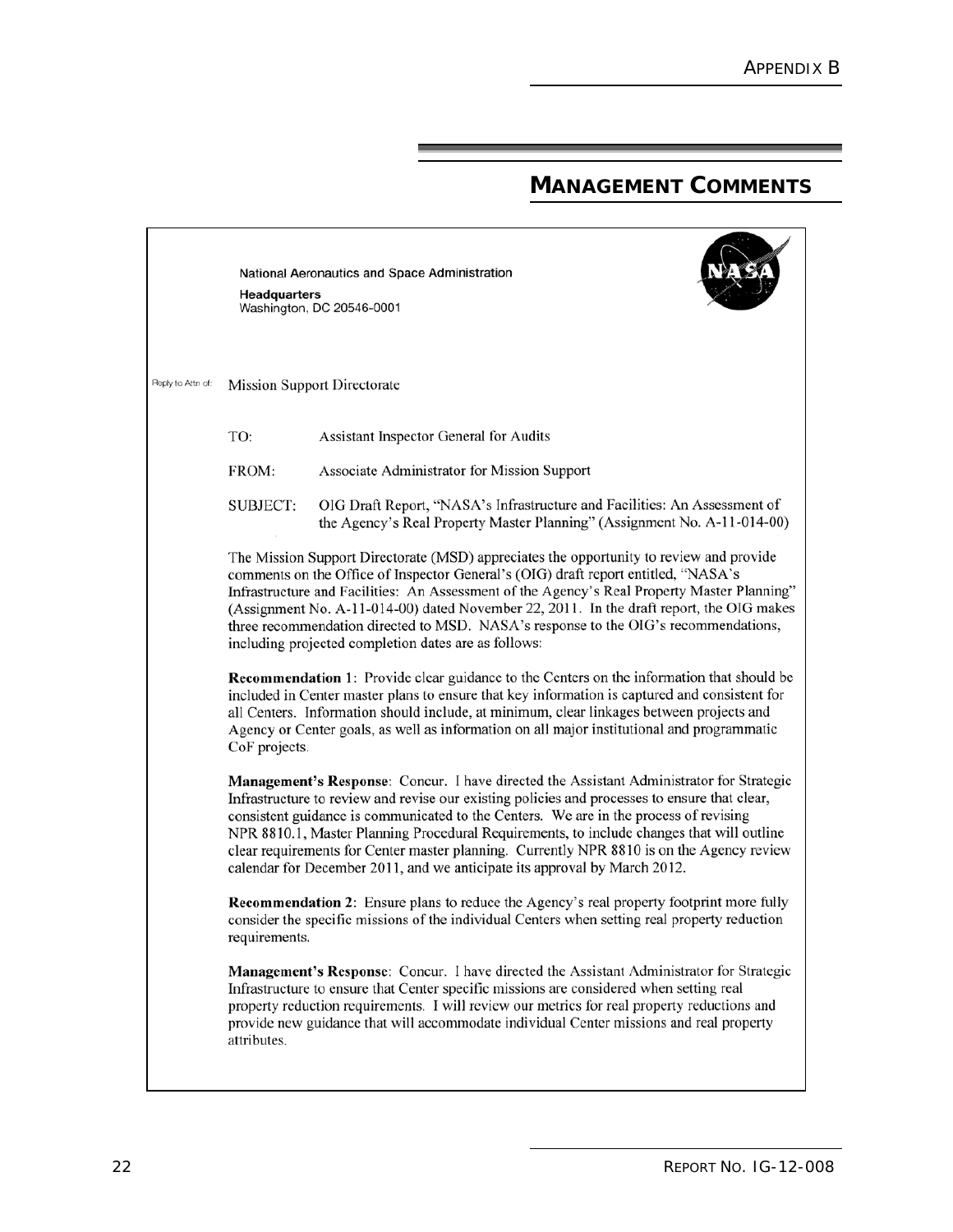Recommendation 3: Update NASA policy to better reflect the current risk-based process for prioritizing institutional construction of facilities (CoF) projects.

Management's Response: Concur. The Assistant Administrator for Strategic Infrastructure is in the process of updating NPR 8820.2F, Facility Project Requirements, to better reflect the budget formulation and risk-based process currently used for prioritizing CoF projects. I anticipate the NPR being finalized by January 31, 2013.

#### **Other Matters**

In addition to the above responses to the recommendations outlined in the draft report, MSD personnel also provided technical comments to the draft report, including proposed revisions and/or corrections to the parts of the report that are believed to be inaccurate. Our technical comments to the draft report were provided to the OIG via e-mail on October 31, 2011, and November 1, 2011, in order to facilitate the OIG's technical correction process.

In reviewing the final draft of the report and preparing our response, we found that many of the comments provided were not used by the OIG, thereby resulting in a report that contains many inaccuracies. One example is the OIG's assertion that the Master Planning process is based on a funding assumption that is no longer valid. Both in our technical comments and in subsequent meetings with the OIG, MSD officials noted that the funding assumptions for the current Master Plan were valid when Centers begin developing their Master Plans. It was only after completion of Center Master Plans that the funding guidance changed. Further, officials noted that the current Master Plan would serve as a baseline from which NASA can make deviations and decisions on future investments. Consequently, while I concur with the recommendations, it should be noted that I do not concur with the report itself.

Again, I appreciate the opportunity to provide a written response to the subject draft audit report and also appreciate the courtesies extended to the MSD and the Office of Strategic Infrastructure by the OIG during the course of the audit. If any additional information regarding our response is required, please contact Fatima Johnson at 202-358-1631 or Maria Bayon at 202-358-1092.

Sincerely,

Woodra Whitlow, f

 $\overline{c}$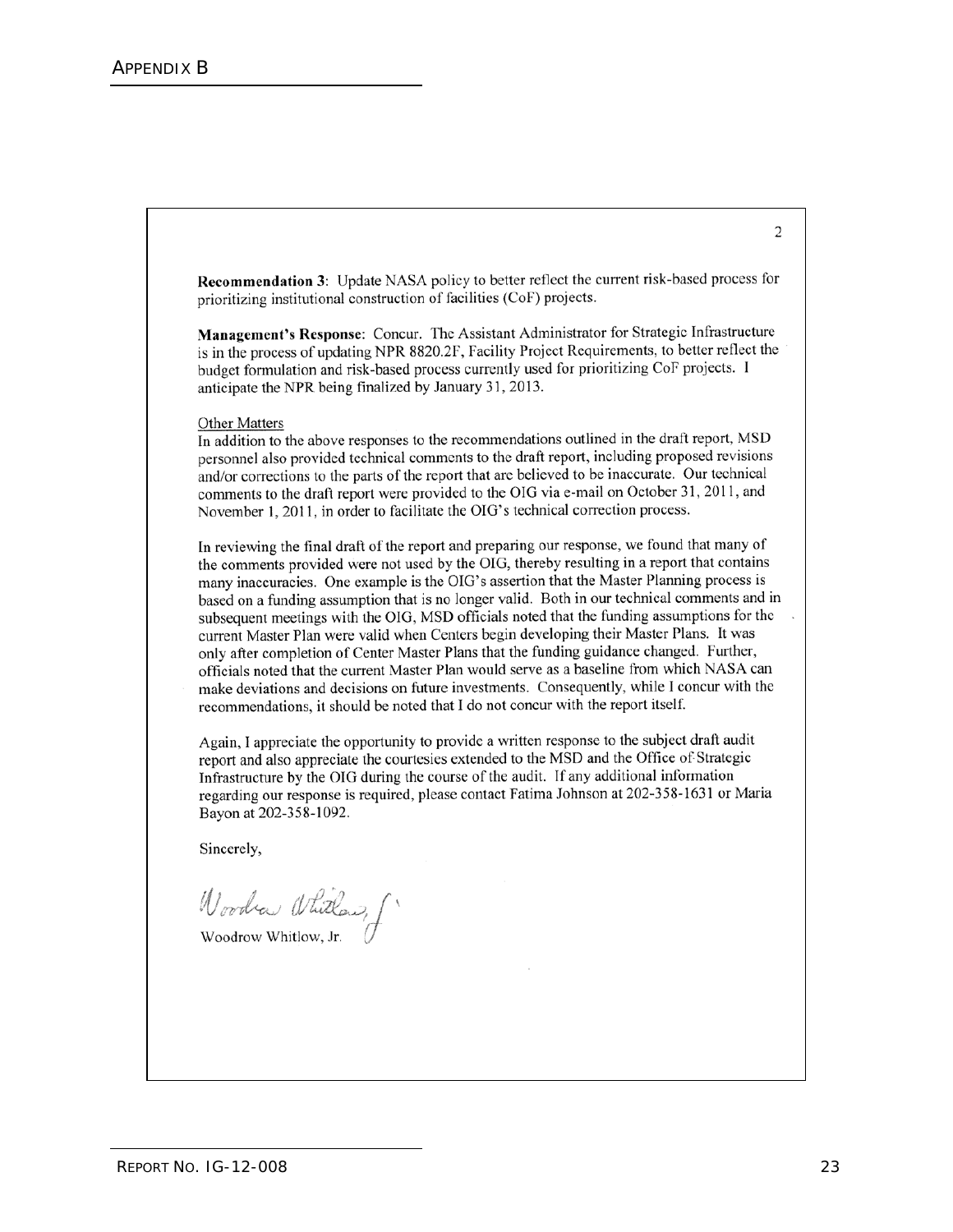# **REPORT DISTRIBUTION**

#### **National Aeronautics and Space Administration**

Administrator Deputy Administrator Chief of Staff NASA Advisory Council's Audit, Finance, and Analysis Committee Associate Administrator for Mission Support Directorate Assistant Administrator for the Office of Strategic Infrastructure Acting Director, Technical Capabilities and Real Property Division Acting Director, Facilities Engineering Division Director, Ames Research Center Director, Dryden Flight Research Center Director, Glenn Research Center Director, Goddard Space Flight Center Director, Jet Propulsion Lab Director, Johnson Space Center Director, Kennedy Space Center Director, Langley Research Center Director, Marshall Space Flight Center Director, Stennis Space Center

#### **Non-NASA Organizations and Individuals**

Office of Management and Budget Deputy Associate Director, Energy, and Science Division Branch Chief, Science, and Space Programs Branch Government Accountability Office Director, NASA Financial Management, Office of Financial Management and Assurance Director, NASA Issues, Office of Acquisition and Sourcing Management

#### **Congressional Committees and Subcommittees, Chairman and Ranking Member**

Senate Committee on Appropriations Subcommittee on Commerce, Justice, Science, and Related Agencies Senate Committee on Commerce, Science, and Transportation Subcommittee on Science and Space Senate Committee on Homeland Security and Governmental Affairs House Committee on Appropriations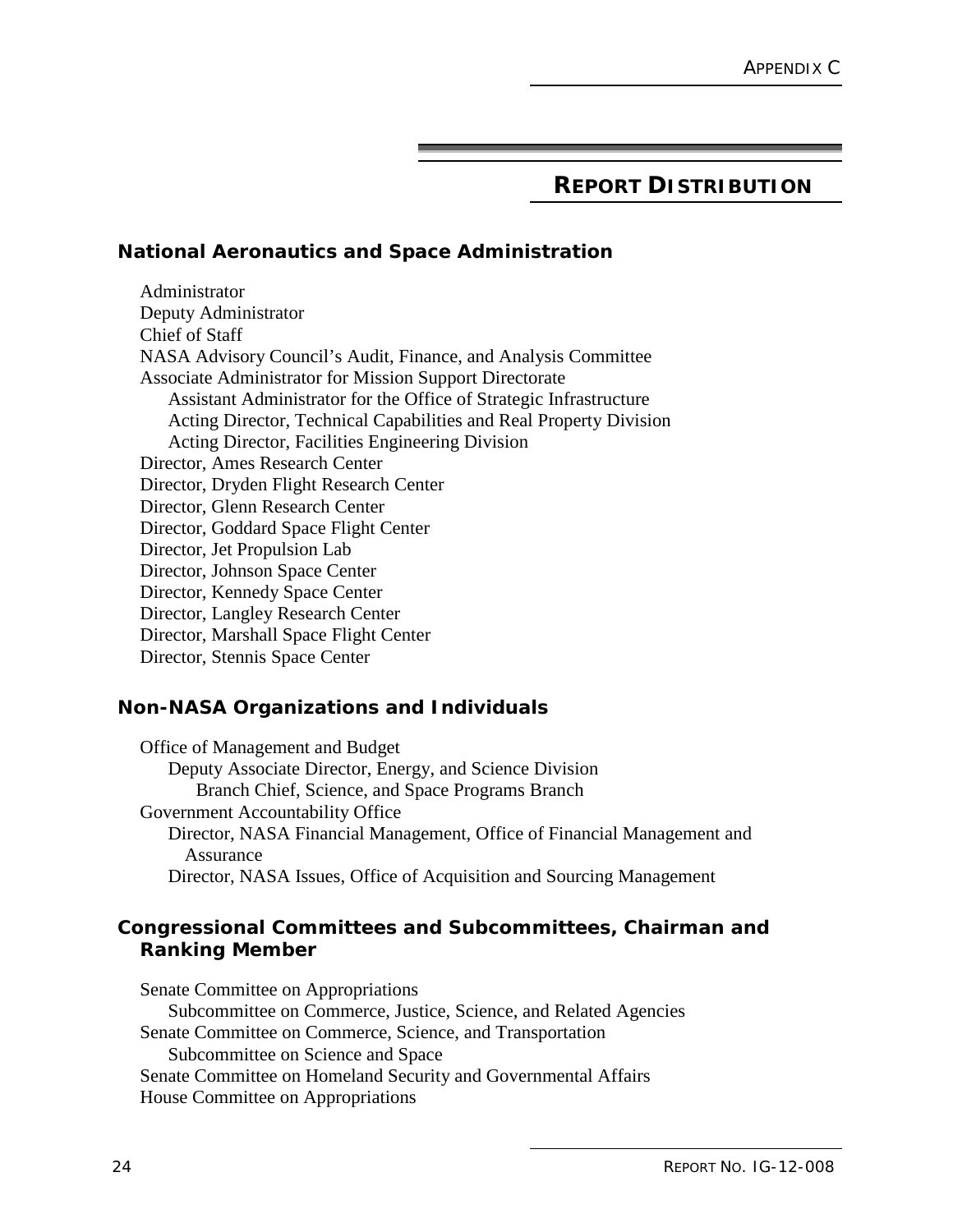Subcommittee on Commerce, Justice, Science, and Related Agencies House Committee on Oversight and Government Reform Subcommittee on Government Organization, Efficiency, and Financial Management House Committee on Science, Space, and Technology Subcommittee on Investigations and Oversight Subcommittee on Space and Aeronautics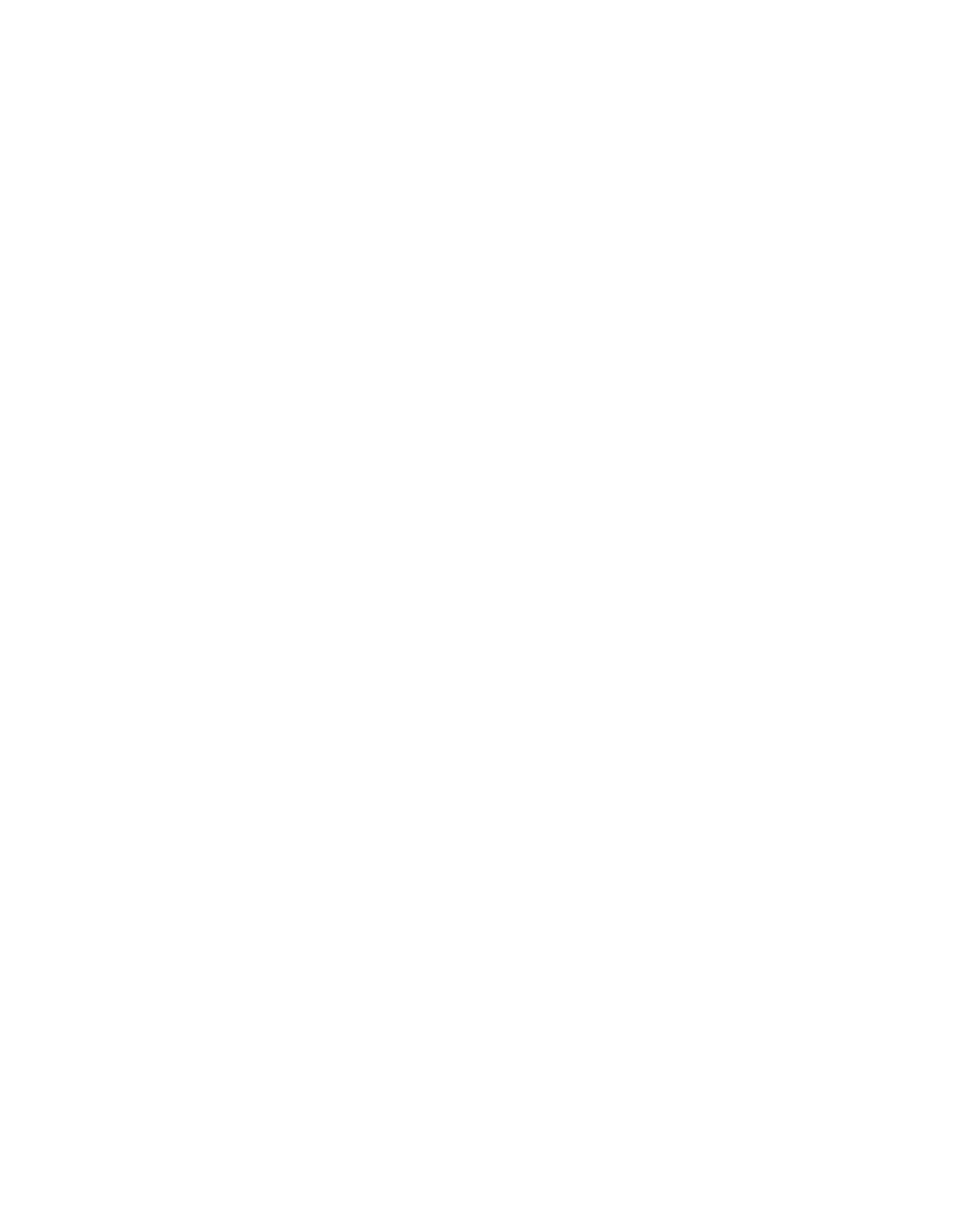Major Contributors to the Report: Ridge Bowman, Director, Infrastructure and Facilities Management Directorate Karen VanSant, Project Manager Susan Bachle, Lead Auditor Amy Bannister, Auditor Rebecca Carpenter, Management Analyst